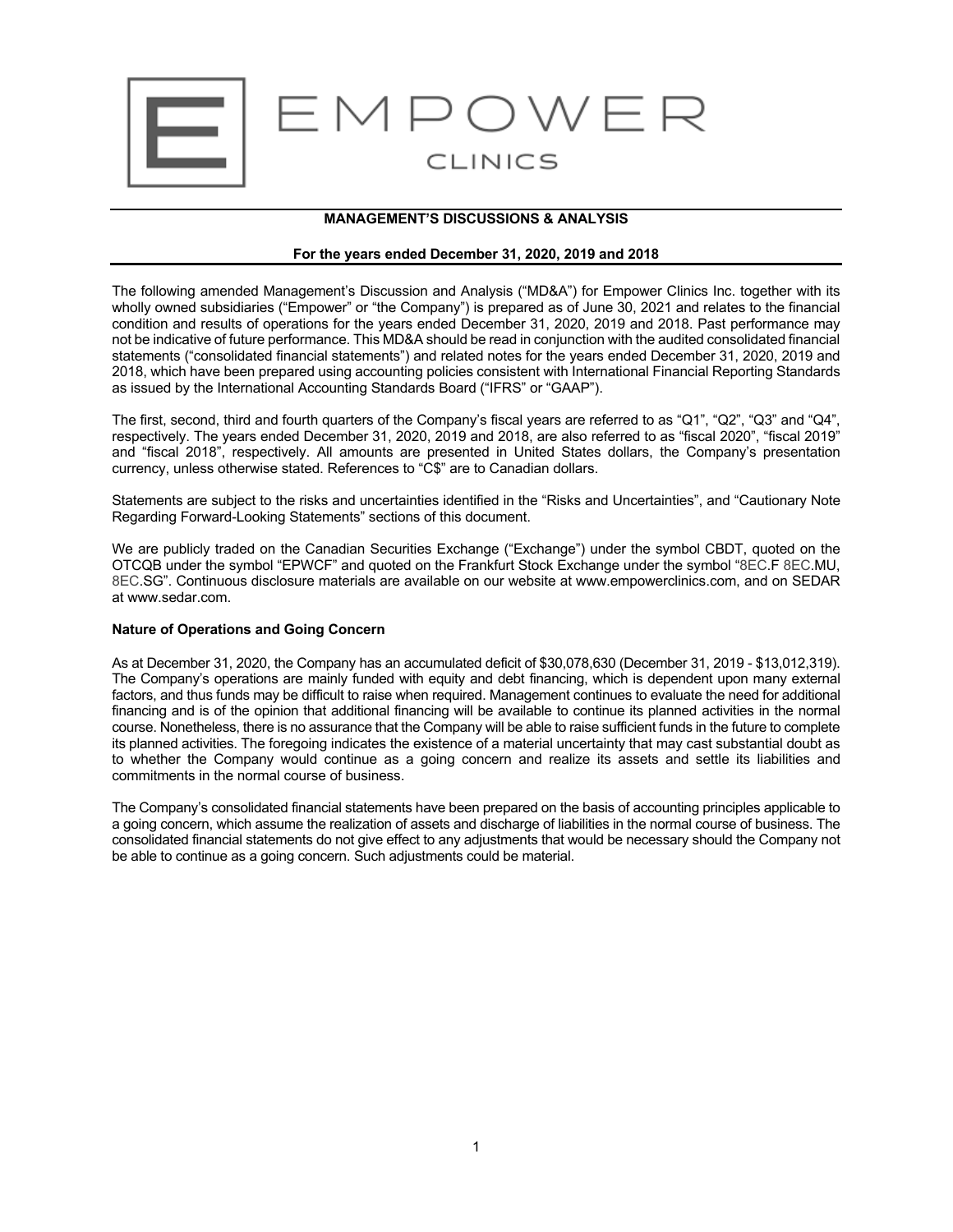# **FISCAL 2020 CONSOLIDATED FINANCIAL HIGHLIGHTS**

- Total revenue of \$3,209,196, compared to \$2,031,581 for fiscal 2019 and \$1,091,386 for fiscal 2018.
- Net loss of \$17,066,311 compared to \$4,301,663 for fiscal 2019 and \$3,789,918 for fiscal 2018.
- Cash used in operating activities was \$1,749,818, compared to \$2,273,188 for fiscal 2019, and \$2,835,710 for fiscal 2018.
- Cash at December 31, 2020 of \$4,889,824.
- Working capital deficit at December 31, 2020 of \$1,746,818.

## **FISCAL 2020 KEY DEVELOPMENTS**

## *COVID-19 Testing*

In April 2020, the Company launched its COVID-19 antibody testing pilot program starting in Phoenix, AZ based on a fourphase plan. As of the date of this MD&A, the Company is in Phase Four of the plan, which began a new revenue stream for the Company.

#### **Phase One**

COVID-19 testing began in clinics in Arizona, utilizing a patient blood draw by clinic phlebotomists. Samples were processed by our laboratory test partner with test results provided within 48 hours. This program is active and appointment rates are expanding rapidly.

#### **Phase Two**

In clinics offering a drive-up service, rapid COVID-19 antibody testing is performed on-site with results provided within 15 minutes. In addition, the Company employs certified mobile technicians providing a 'doorstep' rapid testing service to support a variety of consumer, patient and community needs. Appointments are currently accepted through an online portal.

#### **Phase Three**

The Company is ramping up services provided to businesses for employee testing, consisting of rapid COVID-19 testing for businesses on a one-time basis, repeat basis or subscription basis, to assist businesses in providing a safe return to work.

#### **Phase Four**

The Company has completed a U.S. nationwide roll-out for all testing services that can be accessed online at Company websites and call centers. Supported by the acquisition of Kai Medical Laboratory in Q3 2020, the Company is selling rapid COVID-19 test kits for home use which can be mailed back in to obtain a test result in as little as 48 hours.

#### *Acquisition of Kai Medical Laboratory, LLC*

On October 5, 2020, the Company completed the acquisition of Kai Medical Laboratory, LLC ("Kai") for aggregate consideration of \$20,050 (C\$26,604). Kai operates a high-complexity CLIA and COLA accredited laboratory that provides reliable and accurate testing solutions to hospitals, medical clinics, pharmacies, and employer groups. Kai has taken an active role in COVID-19 testing, battling the pandemic through reverse transcription RT-PCR testing and serology testing with the capacity to process 4,000 RT-PCR test specimens per day. While the RT-PCR test identifies if a patient has an active virus, the serology or antibody test detects if a patient has previously been exposed to the virus. Both test results are vital to managing outbreaks and the potential spread of coronavirus.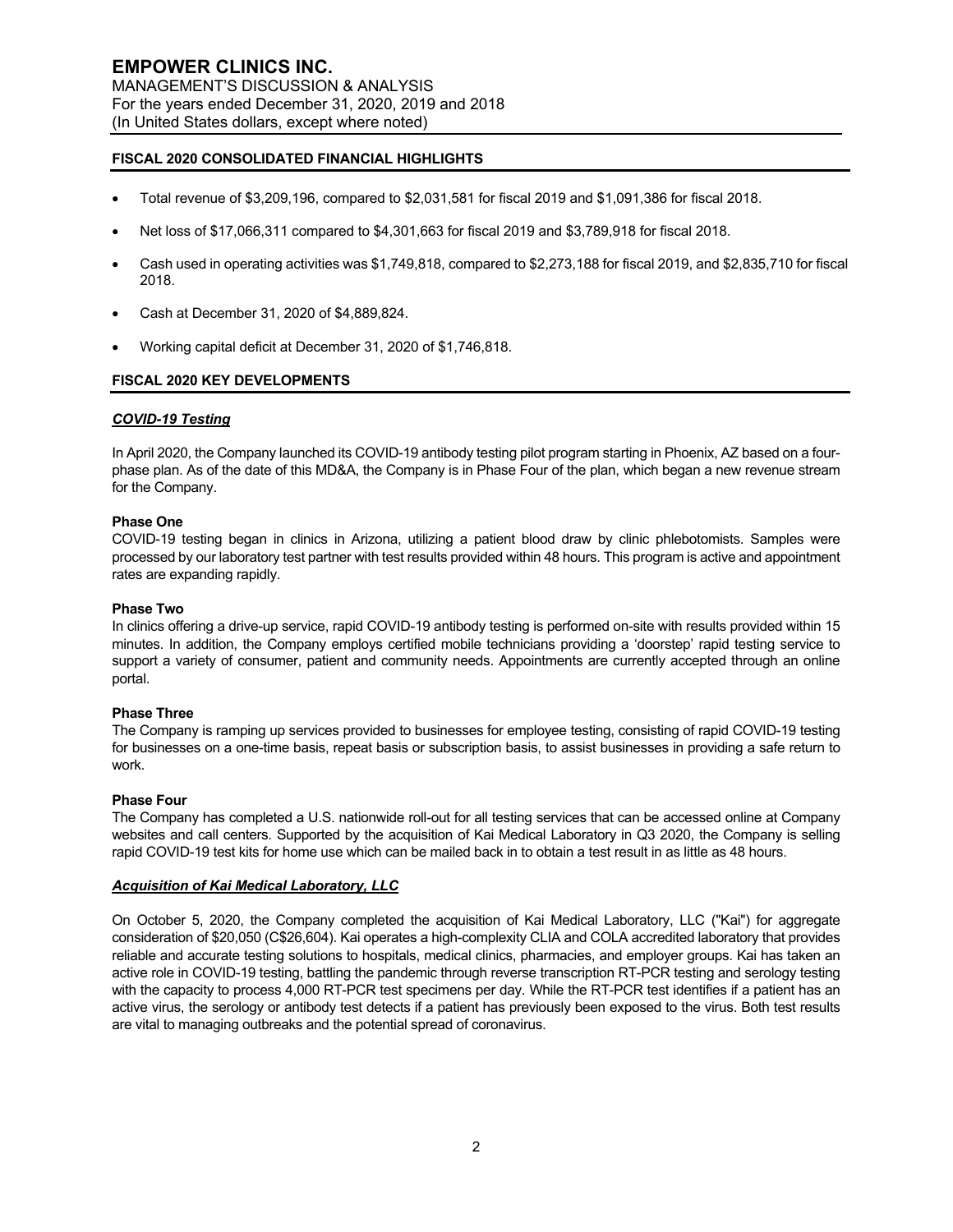As a result of this capability, Empower is now able to expand phase four of its COVID-19 testing roll out which was first announced on April 27, 2020 beginning with testing in-clinic testing (Phase 1) and culminating with a nationwide roll-out across the United States (Phase 4). Phase 4 allows Empower to service enterprise level clients, including movie and television studios that require reliable, accurate, fast and mass batch testing capabilities in order to resume production in a safe and compliant manner.

# *Acquisition of Lawrence Park Health and Atkinson Clinics*

On December 31, 2020, the Company completed the acquisition of Lawrence Park Health and Wellness Clinics Inc. and 11000900 Canada Inc. dba Atkinson Clinic ("LP&A") for aggregate of \$1,766,933 (C\$2,249,659). LP&A operate multidisciplinary health clinics in the Greater Toronto Area, Ontario. As leading experts in musculoskeletal health LP&A's many practitioners provide a variety of para-medical services that will form an integral component of the development of the Company's growth strategy by opening healthcare centers in key markets comprised of primary care and para-medical services further supported by virtual care and telemedicine services.

# *Sun Valley Health*

Operations at Sun Valley Health based in Phoenix, AZ saw a reduction in patient volume in late Q3 2020 and Q4 2020 due to significant regulatory changes in the State of Arizona that saw the State fully legalize cannabis in November 2020. This resulted in the elimination of the need to have medical cannabis certification card to legally purchase cannabis products from dispensaries in the State. As a result, the Company determined it was appropriate to close two of the clinic locations in Q4 2020 and reduce headcount and operating expenses. Subsequent to December 31, 2020, the Company closed one of the two remaining clinic locations, resulting in one remaining clinic location open as of the date of this MD&A.

# *Increased Patient Access*

With a rapidly expanding clinic network and significant expansion opportunity with the successful acquisition of Sun Valley Clinics and the potential acquisition roll-up of additional clinics in North America, Empower anticipates it will grow its total patient list in the years ahead. The objective is to utilize the current 200,000 + patients and data associated with their consultations with our physicians, to potentially begin to determine measurable and quantifiable data on medical treatment efficacy.

# *Market Leading Technology*

Empower utilizes a market-leading patient electronic management and POS system that is HIPAA compliant and provides insight to patient care. The Company supports remote patients using its tele-medicine portal, enabling patients who are unable to come to a location to benefit from a doctor consultation.

# *Share, Warrant and Share Option Transactions*

On October 5, 2020, the Company issued 375,000 stock options. Each stock option entitles the holder to purchase one common share of the Company at an exercise price of \$0.03 (C\$0.04) for a period of three years from the date of issuance.

On October 9, 2020, the Company issued 704,666 stock options. Each stock option entitles the holder to purchase one common share of the Company at an exercise price of \$0.04 (C\$0.06) for a period of three years from the date of issuance.

On October 13, 2020, the Company issued 1,500,000 stock options. Each stock option entitles the holder to purchase one common share of the Company at an exercise price of \$0.05 (C\$0.07) for a period of three years from the date of issuance.

On November 3, 2020, the CEO of the Company exercised 7,000,000 stock options with an exercise price of \$0.11 (C\$0.14). The Company recorded a share subscription receivable from the CEO of the Company of \$745,531 (C\$980,000). Pursuant to the exercise, the Company issued 7,000,000 common shares.

On November 6, 2020, the Company closed a private placement of units of the Company (the "Units"), pursuant to which the Company issued 24,567,131 Units at a price of \$0.04 C\$0.05 per Unit (the "Offering Price") for aggregate gross proceeds of \$934,467 (C\$1,228,357) (the "Offering") comprised of cash of \$920,502 (C\$1,210,000) and the settlement of accounts payable in the amount of \$13,965 (C\$18,357). Each Unit is comprised of one common share of the Company and one common share purchase warrant (a "Warrant"), with each Warrant exercisable to acquire one common share at a price of \$0.09 (C\$0.12) per Warrant for a period of 24 months from the closing of the Offering.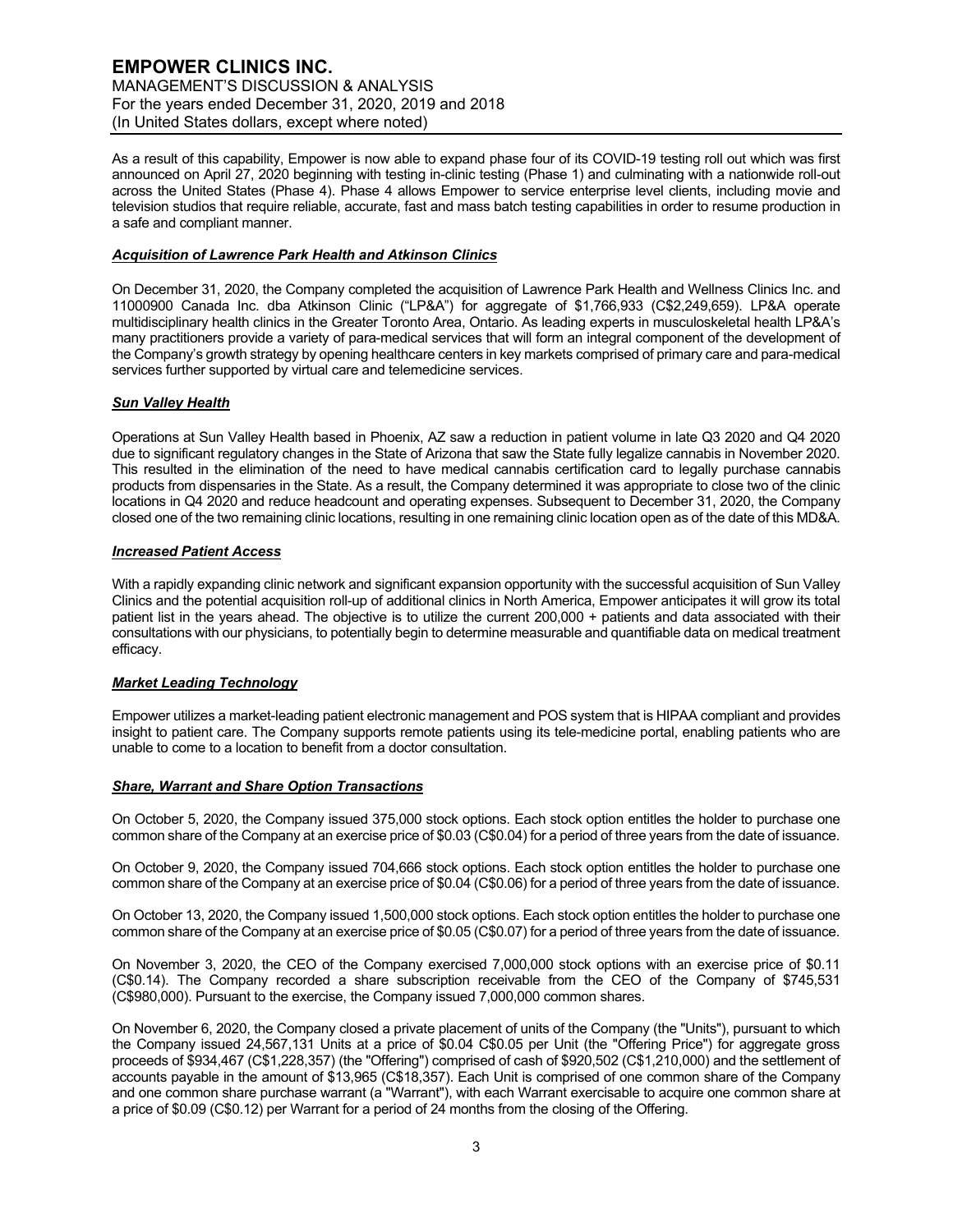In connection with the Offering, the Company paid share issue costs of \$66,946 (C\$88,000) and granted agent compensation options exercisable for 1,760,000 Units at an exercise price equal to the Offering Price for a period of 24 months following the closing of the Offering.

# **HIGHLIGHTS SUBSEQUENT TO YEAR END**

On January 11, 2021, the Company repaid principal of \$550,000 and accrued interest of \$258,293 to the loan payable. Additionally, the Company repaid accrued interest of \$22,944 related to the \$188,765 (C\$250,000) promissory note that was due April 1, 2020. The principal balance was repaid on December 11, 2020. As at December 31, 2020, the Company has no continued obligation with respect to the promissory note. Further, the Company repaid a note payable with a balance of principal and accrued interest of \$521,951 as at December 31, 2020.

On February 26, 2021, the Company issued 1,207,206 common shares pursuant to an online marketing agreement.

On March 8, 2021, the Company issued 1,760,000 common shares and 1,760,000 warrants pursuant to the exercise of 1,760,000 Agent share purchase warrants for gross proceeds of \$88,000.

On June 17, 2020, the Company issued 13,204 common shares pursuant to a professional services agreement.

On June 21, 2021, the Company entered into a six-month pilot program with PharmaChoice to sell Kai saliva test kits. PharmaChoice is a fast growing, independently owned Canadian Pharmacy network with more than 900 locations covering the PharmaChoice and RxHealthMed brands.

During the period from December 31, 2020 to the date of this MD&A, the Company issued 43,145,547 common shares pursuant to the exercise of 43,145,547 warrants for gross proceeds of \$5,517,102, and issued 3,464,666 common shares pursuant to the exercise of 3,464,666 stock options for gross proceeds of \$259,233.

During the period from December 31, 2020 to the date of this MD&A, 563,900 warrants expired, 2,061,364 stock options were granted and 1,936,667 stock options expired.

# **OVERVIEW OF THE BUSINESS**

The Company is a federally incorporated Canadian company that is creating a network of physicians and practitioners who integrate to serve patient needs, in-clinic, through telemedicine, and with decentralized mobile delivery. A simplified, streamlined care model bringing key attributes of the healthcare supply chain together, always focused on patient experience. The Company provides COVID-19 testing services to consumers and businesses as part of a fourphased nationwide testing initiative in the United States.

Empower provides body and mind wellness for more than 200,000 patients through its clinics in the United States & Canada, a telemedicine platform and a world-class medical diagnostics laboratory in Dallas,Texas. Supported by an experienced leadership team, Empower is aggressively growing its clinical and digital presence across the US and Canada. Our Health & Wellness and Diagnostics & Technology business units are positioned to positively impact the integrated health of our patients, while simultaneously providing long term value for our shareholders.

Empower recently acquired Kai Medical Laboratory, LLC in Dallas, TX as a wholly owned subsidiary with large-scale testing capability to support specimen testing demand from enterprise level customers with a focus on key industries such as film & television production, tourism, hospitality, care homes, medical clinics and facilities in the United States.

The Company business strategy includes health and wellness through Company owned healthcare centers in the U.S. and Canada along with virtual care and telemedicine. Empower operates a simplified healthcare model offering preventative, diagnostic, and treatment services that always focuses on patient experience. Empower is reshaping the model for patient-first integrated healthcare and wellness by leveraging our experience with clinic management, technology, quality products, and paramedical expertise.

The Company strategy also includes diagnostics and technology as Empower launched an innovative COVID-19 testing initiative in early 2020 and is ready to adapt to future and growing demands. Leveraging Kai Medical Laboratory, LLC, the Company is involved in novel COVID-19 test validation and submissions to the U.S. Food and Drug Administration and Health Canada to advance opportunities for anticipated long term testing demand.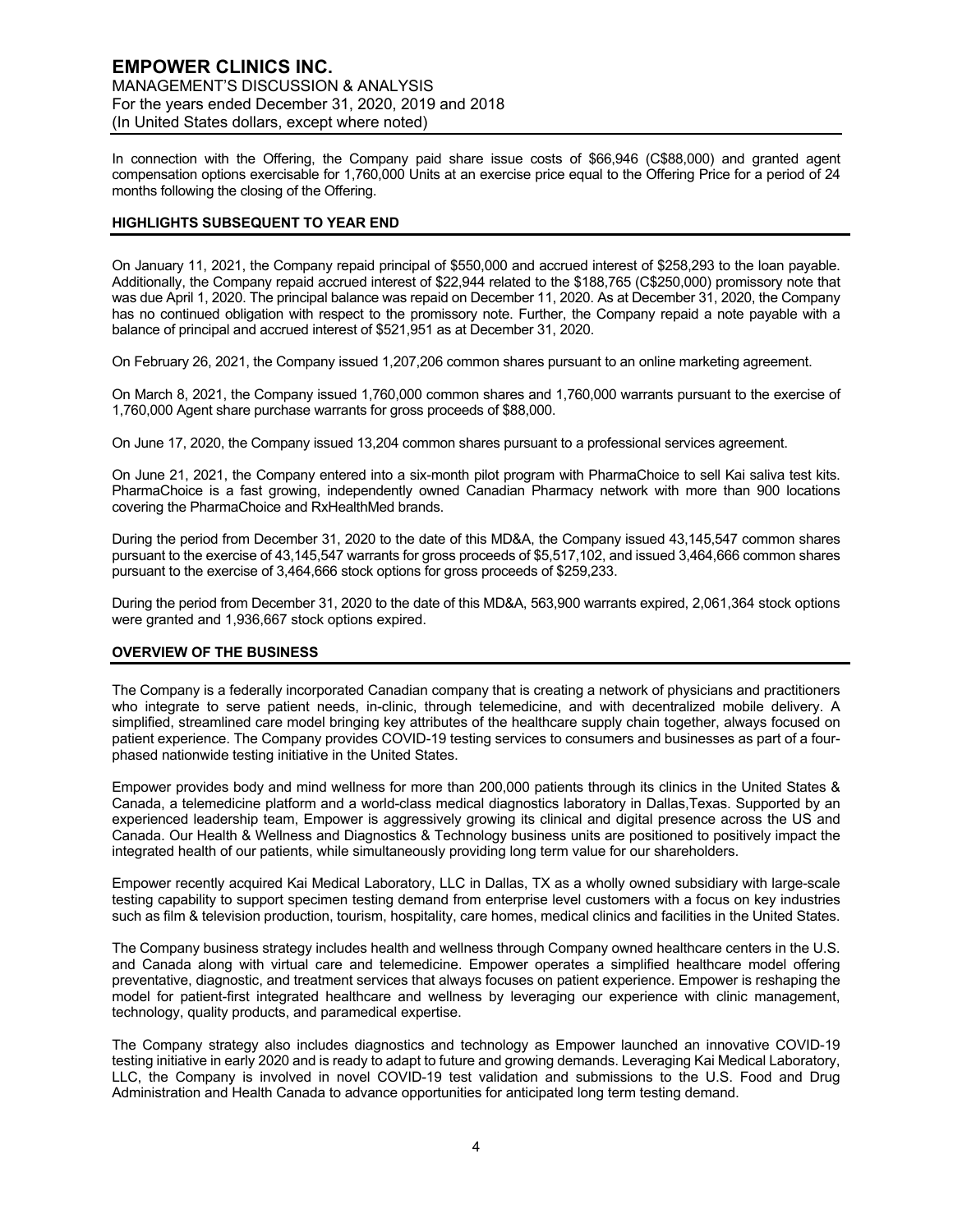Kai operates its direct-to-consumer platform, Kai Care, at www.kaitests.com and www.kaitests.ca serving U.S. and Canadian markets commencing with the Kai Care at-home Saliva RT-PCR test kit. The Company anticipates using the Kai Care platforms for other consumer-based health and wellness test kits.

The Company operates software platforms to manage patients through the medical consultation process that is a HIPAA compliant Electronic Health Record system and patient management portal. It provides improved management of patients while improving the ability of our doctors, admins and staff to treat and serve patients needs. The telemedicine platform allows patients to register and select an appointment time to conduct a private consultation with one of the physicians remotely through a secure video link, thereby extending the reach of our clinic operations beyond the physical clinic locations. We believe going forward, greater demand for professional consultations will evolve the service offering for Company owned clinics throughout our network.

Operations at Sun Valley Health based in Phoenix, AZ saw a reduction in patient volume in late Q3 2020 and Q4 2020 due to significant regulatory changes in the State of Arizona that saw the State fully legalize cannabis in November 2020. This resulted in the elimination of the need to have medical cannabis certification card to legally purchase cannabis products from dispensaries in the State. As a result, the Company determined it was appropriate to close two of the clinic locations in Q4 2020 and reduce headcount and operating expenses. Subsequent to December 31, 2020, the Company closed one of the two remaining clinic locations, resulting in one remaining clinic location open as of the date of this MD&A.

# **OUTLOOK**

The Company will continue to be active and opportunistic with respect to mergers and acquisitions opportunities, with the goal of advancing its business plan and to increase shareholder value where possible. Additionally, the Company may seek to acquire third party channel partners to increase its patient base, margin per patient, and to increase shareholder value through the accretion of these operations and/or assets.

The Company is in active discussions to open several medical healthcare centers with Rexall/Pharma Plus Pharmacies Ltd. Empower will act as a subtenant for the locations to build and operate health care centers as a key driver of the Company's national clinic expansion strategy. Services include full primary care led by medical doctors plus paramedical services with practitioners providing services including chiropractic care, physiotherapy and more. Beneficiaries of these services include the pharmacies large existing customer base in addition to patients in the wider communities each location will serve.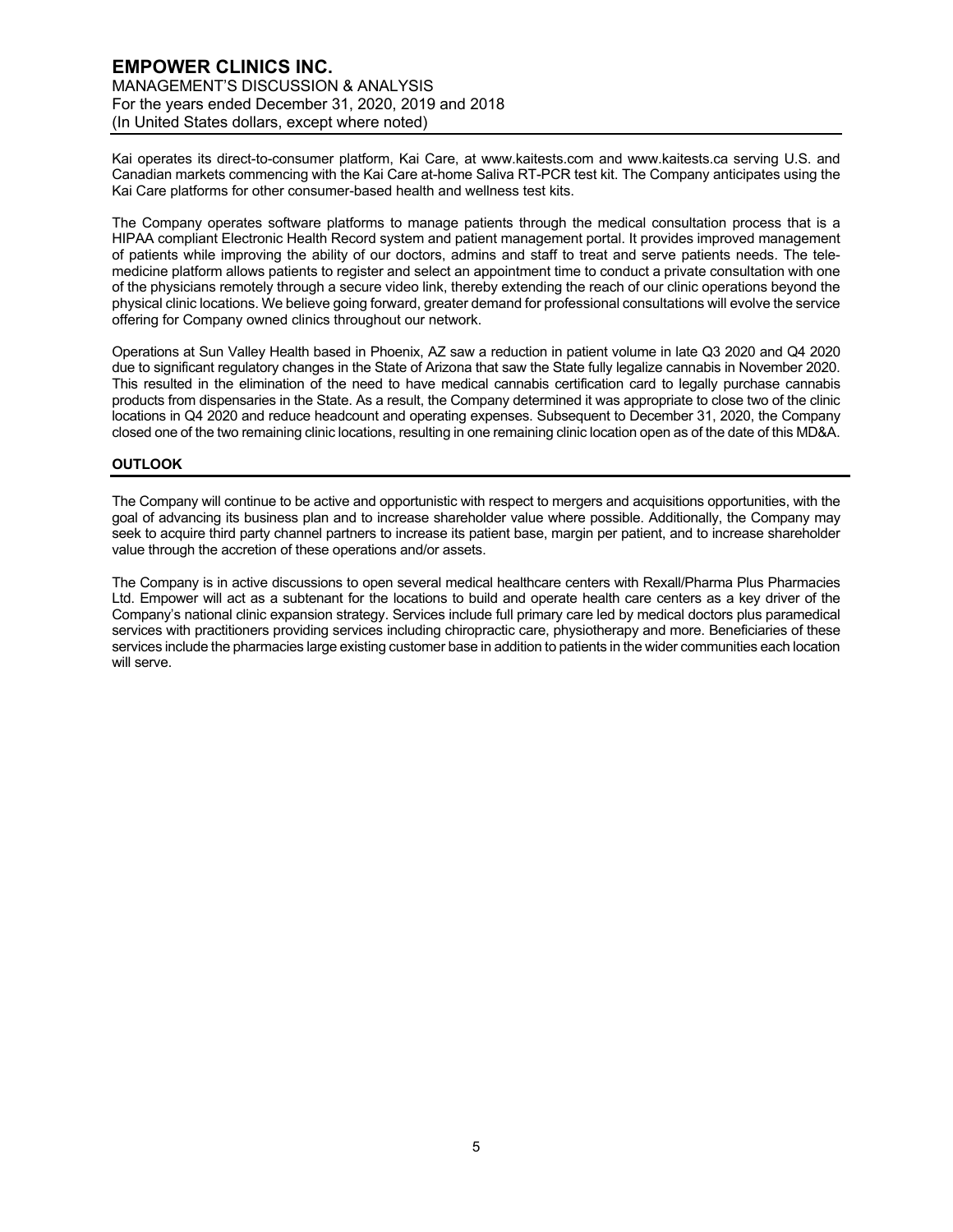# **REVIEW OF QUARTERLY AND ANNUAL RESULTS**

# *Q4 2020 compared to Q4 2019*

The following table summarizes the results of operations for the three months ended December 31, 2020 and 2019

|                                                                          | Q4 2020              | Q4 2019            |
|--------------------------------------------------------------------------|----------------------|--------------------|
| Total revenues                                                           | \$<br>853,441        | \$<br>624,709      |
| Earnings (loss) from clinic operations                                   | 418,504              | (24,007)           |
| Operating expenses                                                       | 1,569,481            | 589,959            |
| Legal and professional fees                                              | 1,044,601<br>141,047 | 260,229<br>129,153 |
| Depreciation and amortization expense<br>Impairment of intangible assets | 340,575              | 93,757             |
| Impairment of goodwill                                                   | 117,218              | 2,377,397          |
| Share-based payments                                                     | 292,207              | 129,436            |
| Loss from operations                                                     | (3,086,625)          | (3,603,938)        |
| Loss (gain) on fair value change of warrant liability                    | 12,362,335           | (1,392,492)        |
| Gain on fair value change of conversion option                           |                      | (396,261)          |
| Other expenses                                                           | 237,036              | 126,899            |
| Net loss and comprehensive loss income for the period                    | \$<br>(15,685,996)   | \$<br>(1,942,084)  |

#### Total revenues

Clinic services revenues were \$848,190, compared to \$542,677 during Q4 2019. The Company receives revenue streams from patient visits to existing clinics throughout the network. The increase in clinic revenues is primarily due to the impact of COVID-19, along with the acquisition of Kai on October 5, 2020, partially offset by the reduction in patients visiting the Sun Valley Health clinics as a result of State legalization of cannabis in November 2020.

Product revenues were \$5,251, compared to \$82,032 during Q4 2019 as the Company had expanded into CBD product sales and the sale of premium wellness products in the prior year. Product revenues declined as a direct result of the impact of the COVID-19 pandemic.

#### Earnings from clinic operations

Cost of clinic services were \$420,757, compared to \$615,814 during Q4 2019. These costs represent physician and clinic support staff expenses that are required to operate the clinics and provide patient consulting services. The Company continues to monitor and improve its operational controls to align labor cost with direct patient consultations. The Company employs a diverse mix of physicians and practitioners.

Cost of product revenues (changes in finished goods inventory) was \$14,180, compared to \$32,902 during Q4 2019 as the Company has expanded laboratory testing services with the acquisition of Kai on October 5, 2020, which resulted in higher run rate cost of goods sold, offset by decreased costs resulting from reduced wellness product sales.

#### Operating expenses

Operating expenses were \$1,569,481, which increased from \$589,959 during Q4 2019. The increase is primarily related to additional advertising and promotion costs of \$488,222, which are a direct result of the Company launching capital markets and investor relations marketing programs in order to increase visibility and awareness to the investment community and prospective shareholders and to more effectively communicate developments of the Company. This increase was partially offset by savings in salaries and benefits due to an overall reduction in executive compensation.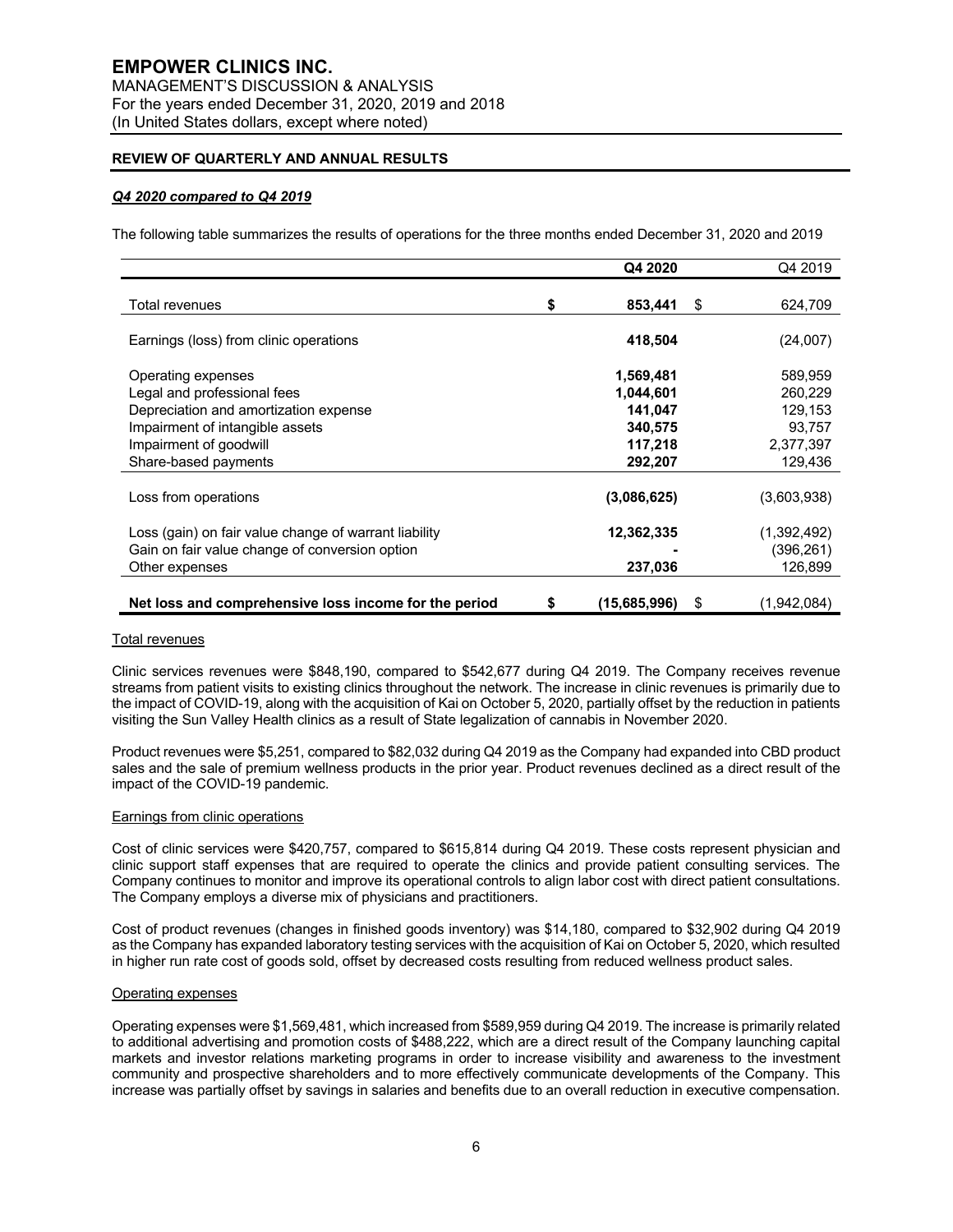## Legal and professional fees

Legal and professional fees were \$1,044,600, compared to \$260,229 during Q4 2019. The increase is primarily related to the acquisitions of Kai and LP&A in Q4 2020.

# Depreciation and amortization expense

Depreciation and amortization expense was \$141,047, compared to \$129,153 during Q4 2019. The balance has remained consistent year over year.

#### Impairment of goodwill

The Company recognized an impairment of goodwill of \$117,218, compared to \$2,377,397 during Q4 2019, due to changes in the Arizona licensing regulations on June 7, 2019, causing the Company to recognize an impairment loss related to the Sun Valley acquisition for Q4 2019.

#### Share-based payments

Share-based payments were \$292,207, compared to \$129,436 during Q4 2019. The share-based payments expense is the fair value of share options recognized as an expense during the period based on the fair valued determined by the Black-Scholes option pricing model.

## Gain on change in fair value of warrant liability

The Company recorded a loss on the change in the fair value of the warrant liability of \$12,362,335 compared to a gain of \$1,392,492 during Q4 2019 due to the requirement to revalue the share purchase warrants at every quarter end and the loss resulted from the significant increase in the Company's share price during Q4 2020, which is a key variable in determining the fair value of the warrant liability per the Black-Scholes option pricing model.

# Gain on change in fair value of conversion option

During Q4 2019, the Company recorded a gain on the change in the fair value of the conversion feature of \$396,261. The conversion feature relates to the convertible debentures outstanding during the period and is required to be revalued at every quarter end and the gain resulted from the decrease in the Company's share price during Q4 2019, which is a key variable in determining the fair value of the conversion feature. As all the convertible debentures were converted to common shares during fiscal 2020, there is no conversion option at December 31, 2020 for revaluation.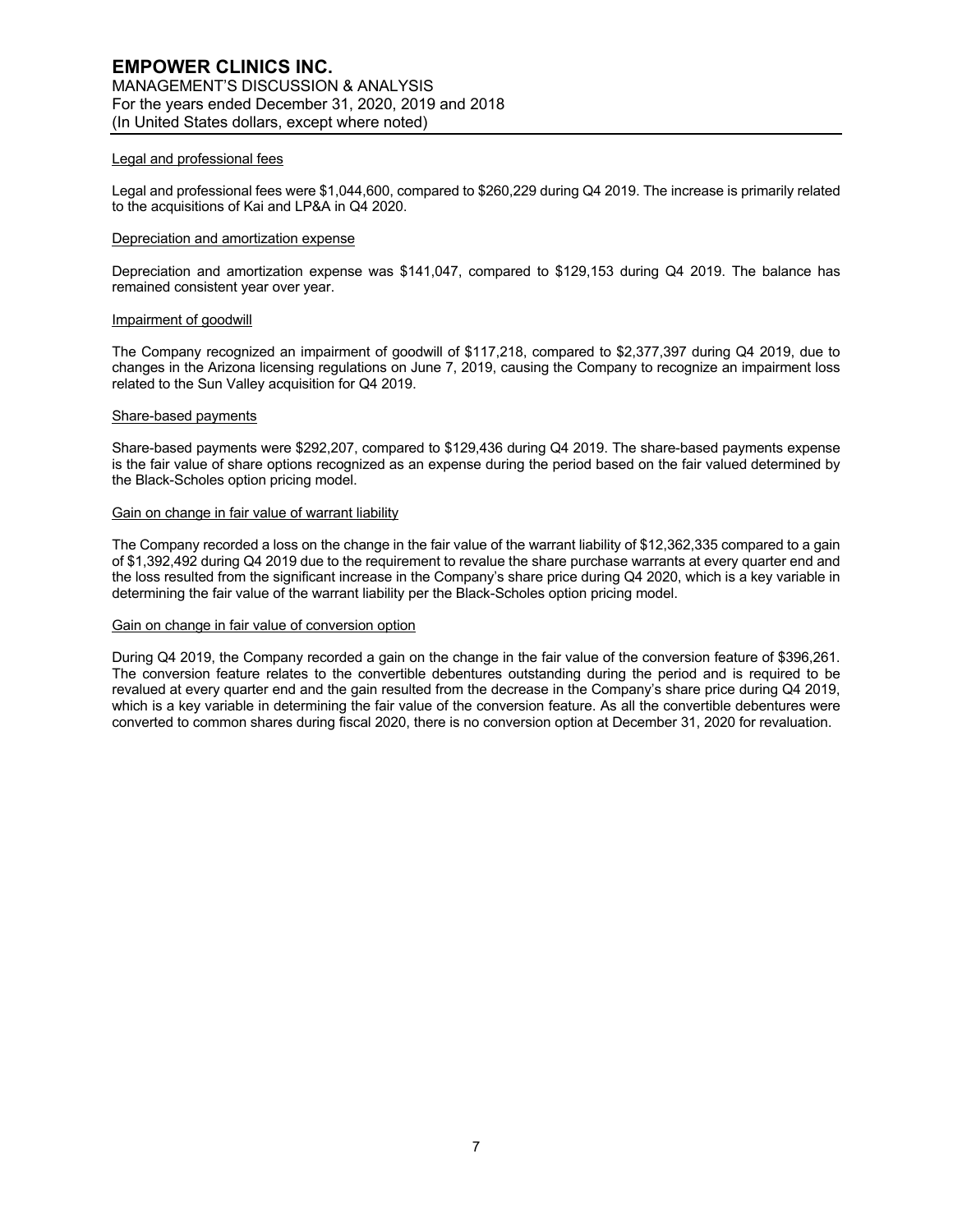MANAGEMENT'S DISCUSSION & ANALYSIS For the years ended December 31, 2020, 2019 and 2018 (In United States dollars, except where noted)

# *Review of Consolidated Financial Information for Fiscal 2020 compared to Fiscal 2019 and 2018*

The following table summarizes the results of operations for the years ended December 31, 2020, 2019 and 2018

|                                                       | Fiscal 2020        | Fiscal 2019         | Fiscal 2018       |
|-------------------------------------------------------|--------------------|---------------------|-------------------|
| <b>Total revenues</b>                                 | \$<br>3,209,196    | \$<br>2,031,581     | \$<br>1,091,386   |
|                                                       |                    |                     |                   |
| Earnings from clinic operations                       | 2,015,636          | 1,205,305           | 674,339           |
| Operating expenses                                    | 3,947,408          | 2,933,619           | 2,517,681         |
| Legal and professional fees                           | 1,394,571          | 1,015,743           | 1,450,141         |
| Depreciation and amortization expense                 | 381,492            | 327,059             | 123,473           |
| Impairment of intangible assets                       | 340,575            | 93,757              | 64,200            |
| Impairment of goodwill                                | 117,218            | 2,377,397           |                   |
| Share-based payments                                  | 323,799            | 608,944             | 892,417           |
| Loss from operations                                  | (4, 489, 427)      | (6, 151, 214)       | (4,373,573)       |
| Loss (gain) on fair value change of warrant liability | 11,886,796         | (2,065,781)         | (1,598,425)       |
| Gain on fair value change of conversion option        | (2,795)            | (583, 526)          | (890, 136)        |
| Other expenses                                        | 692,883            | 799,756             | 1,904,906         |
|                                                       |                    |                     |                   |
| Net loss and comprehensive loss for the year          | \$<br>(17,066,311) | \$<br>(4,301,663)   | \$<br>(3,789,918) |
|                                                       |                    |                     |                   |
|                                                       | Fiscal 2020        | Fiscal 2019         | Fiscal 2018       |
|                                                       |                    |                     |                   |
| <b>Total assets</b>                                   | \$<br>9,230,219    | \$<br>1,555,719     | \$<br>513,792     |
| <b>Current liabilities</b>                            | 7,000,937          | 4,449,224           | 3,258,043         |
| <b>Total liabilities</b>                              | 14,720,620         | 5,070,632           | 3,510,012         |
| Working capital deficiency                            | \$<br>(1,746,818)  | \$<br>(4, 185, 359) | \$<br>(3,070,900) |

# Total revenues

Clinic services revenues were \$3,154,301, compared to \$1,949,549 during fiscal 2019 as the Company pivoted its medical clinics to performing COVID-19 testing from April 2020 through to the end of the year, which offset decreased revenues from patient visits to Sun Valley Health clinics. Revenues for fiscal 2018 were \$1,091,386 as the Company received 7,607 patients spending on average \$143, noting that clinics revenues for 2018 were driven primarily by patients seeking medical cannabis licenses.

Product revenues were \$54,895, compared to \$82,032 during fiscal 2019 and \$nil during fiscal 2018 as the Company had expanded into CBD product sales and the sale of premium wellness products in the prior year. Product revenues declined as a direct result of the impact of the COVID-19 pandemic.

### Earnings from clinic operations

Cost of clinic services were \$1,157,428, compared to \$793,374 during fiscal 2019 and \$417,047 during fiscal 2018. These costs represent physician and clinic support staff expenses that are required to operate the clinics and provide patient consulting services. These expenses increased due to the increase in revenues. The Company continues to monitor and improve its operational controls to align labor cost with direct patient consultations. The Company employs a diverse mix of physicians and practitioners.

Cost of product revenues (changes in finished goods inventory) was \$36,132, compared to \$32,902 during fiscal 2019 and \$nil during fiscal 2018, as the Company had expanded into CBD product sales and the sale of premium wellness products during fiscal 2019, and during fiscal 2020 expanded laboratory testing services with the acquisition of Kai on October 5, 2020, which resulted in higher run rate cost of goods sold.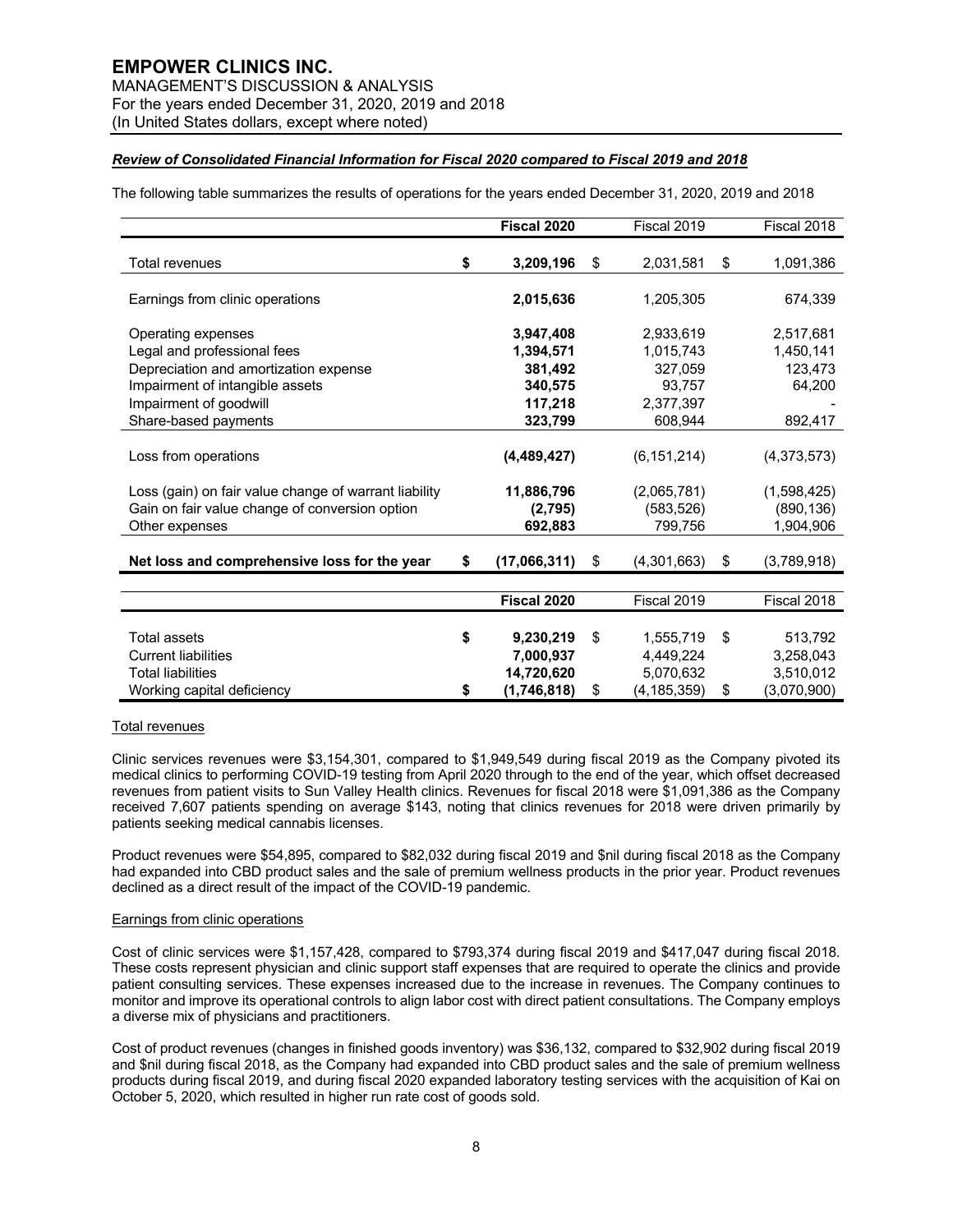## Operating expenses

Operating expenses were \$3,947,408, compared to \$2,933,619 during fiscal 2019 and \$2,517,681 during fiscal 2018. The increase over the years is primarily related to additional advertising and promotion expenses of \$1,031,297 due to the launching capital markets and investor relations marketing programs in order to increase visibility and awareness to the investment community and prospective shareholders and to more effectively communicate developments of the Company, partially offset by savings in salaries and benefits as well as reductions in rent as the Company closed various offices as part of its cost-cutting initiatives.

### Legal and professional fees

Legal and professional fees were \$1,394,570, compared to \$1,015,743 during fiscal 2019 and \$ 1,450,141 during fiscal 2018. The increase is primarily related to the acquisitions of Kai and LP&A in Q4 2020. The decrease from fiscal 2018 to fiscal 2019 was the result of the Company's public listing transaction occurring during fiscal 2018 which resulted in higher fees during that year.

#### Depreciation and amortization expense

Depreciation and amortization expense were \$381,492, compared to \$374,210 during fiscal 2019 and \$123,473 during fiscal 2018. The balance increased due to the acquisition of Sun Valley in May 2019 which carried additional leases and the depreciation on the right-of-use asset.

## Impairment of goodwill

The Company recorded an impairment of goodwill of \$117,218, compared to \$2,377,397 during fiscal 2019 and \$nil during fiscal 2018, due to changes in the Arizona licensing regulations on June 7, 2019, causing the Company to recognize an impairment loss related to the Sun Valley acquisition during fiscal 2019.

## Share-based payments

Share-based payments were \$323,799, compared to \$608,944 during fiscal 2019 and \$892,417 during fiscal 2018. The share-based payments expense is the fair value of share options recognized as an expense during the period based on the fair valued determined by the Black-Scholes option pricing model valuation.

#### Gain on change in fair value of warrant liability

The Company recorded a loss on the change in the fair value of the warrant liability of \$11,886,796 compared to a gain of \$2,065,781 during fiscal 2019 and a gain of \$1,598,425 during fiscal 2018.The share purchase warrants are required to be revalued at every quarter end and the current year loss resulted from the significant increase in the Company's share price during fiscal 2020, which is a key variable in determining the fair value of the warrant liability per the Black-Scholes valuation model.

#### Gain on change in fair value of conversion option

During fiscal 2019, the Company recorded a gain on the change in the fair value of the conversion feature of \$587,229, compared to \$890,136 during fiscal 2018. The conversion feature relates to the convertible debentures outstanding during the period and is required to be revalued at every quarter end and the gain resulted from the decrease in the Company's share price during fiscal 2019, which is a key variable in determining the fair value of the conversion feature. As all the convertible debentures were converted to common shares during fiscal 2020, the revaluation of the conversion option during fiscal 2020 was significantly reduced.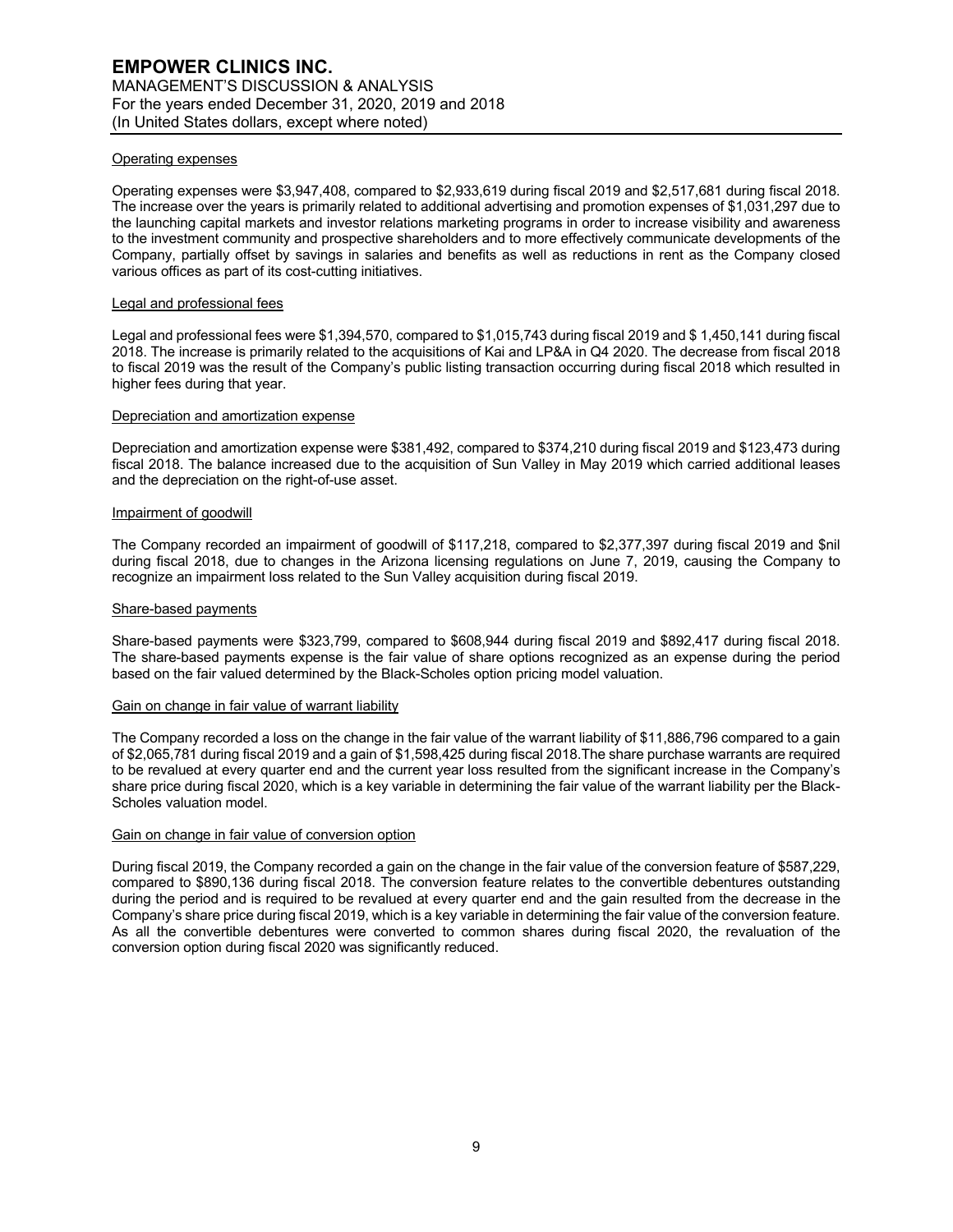# **SUMMARY OF QUARTERLY RESULTS**

|                  | Q4 2020   | Q3 2020 | Q2 2020 | Q1 2020 | Q4 2019  | Q3 2019 | Q2 2019  | Q1 2019 |
|------------------|-----------|---------|---------|---------|----------|---------|----------|---------|
| <b>OPERATING</b> |           |         |         |         |          |         |          |         |
| <b>RESULTS:</b>  |           |         |         |         |          |         |          |         |
| Net revenues     | 853       | 643     | 924     | 789     | 625      | 663     | 593      | 153     |
| Loss             | (15, 685) | (460)   | (401)   | (521)   | (1, 942) | (504)   | (1, 457) | (399)   |
| Loss per share:  |           |         |         |         |          |         |          |         |
| - Basic          | (0.06)    | (0.00)  | (0.00)  | (0.00)  | (0.02)   | (0.00)  | (0.01)   | (0.01)  |
| - Diluted        | (0.06)    | (0.00)  | (0.00)  | (0.00)  | (0.02)   | (0.00)  | (0.01)   | (0.01)  |
| Cash dividends   |           |         |         |         |          |         |          |         |
| declared         |           | ۰       |         |         |          |         |          |         |
| Total assets     | 9,230     | 1,447   | 1,800   | 1,392   | 1,556    | 4,943   | 5,760    | 2,417   |

Amounts presented in thousands except per share amounts:

The Company has a limited operating history, which can make it difficult for investors to evaluate the Company's operations. As a result, the prior periods shown in the above table are not necessarily comparable and should not be relied upon as an indication of future performance.

The Company is expected to remain subject to many of the risks common to early-stage enterprises for the foreseeable future, including challenges related to laws, regulations, licensing, integrating and retaining qualified employees; making effective use of limited resources; achieving market acceptance of existing and future solutions; competing against companies with greater financial and technical resources; acquiring and retaining customers; and developing new solutions.

## **NON-GAAP FINANCIAL MEASURES**

Earnings before interest, taxes, depreciation, and amortization ("EBITDA") and Adjusted EBITDA are non-GAAP financial measures and accordingly they are not earnings measures recognized by IFRS and do not carry standard prescribed significance. Moreover, the Company's method for calculating Adjusted EBITDA may differ from that used by other companies using the same designation.

Accordingly, we caution readers that Adjusted EBITDA should not be substituted for determining net income (loss) as an indicator of operating results or as a substitute for cash flows from operating and investing activities. Management believes that, in addition to conventional measures prepared in accordance with IFRS, certain investors use this information to evaluate the Company's performance and ability to generate cash flow. Accordingly, presentation of these measures is to provide additional information and should not be considered in isolation or as a substitute for measures of performance prepared in accordance with IFRS.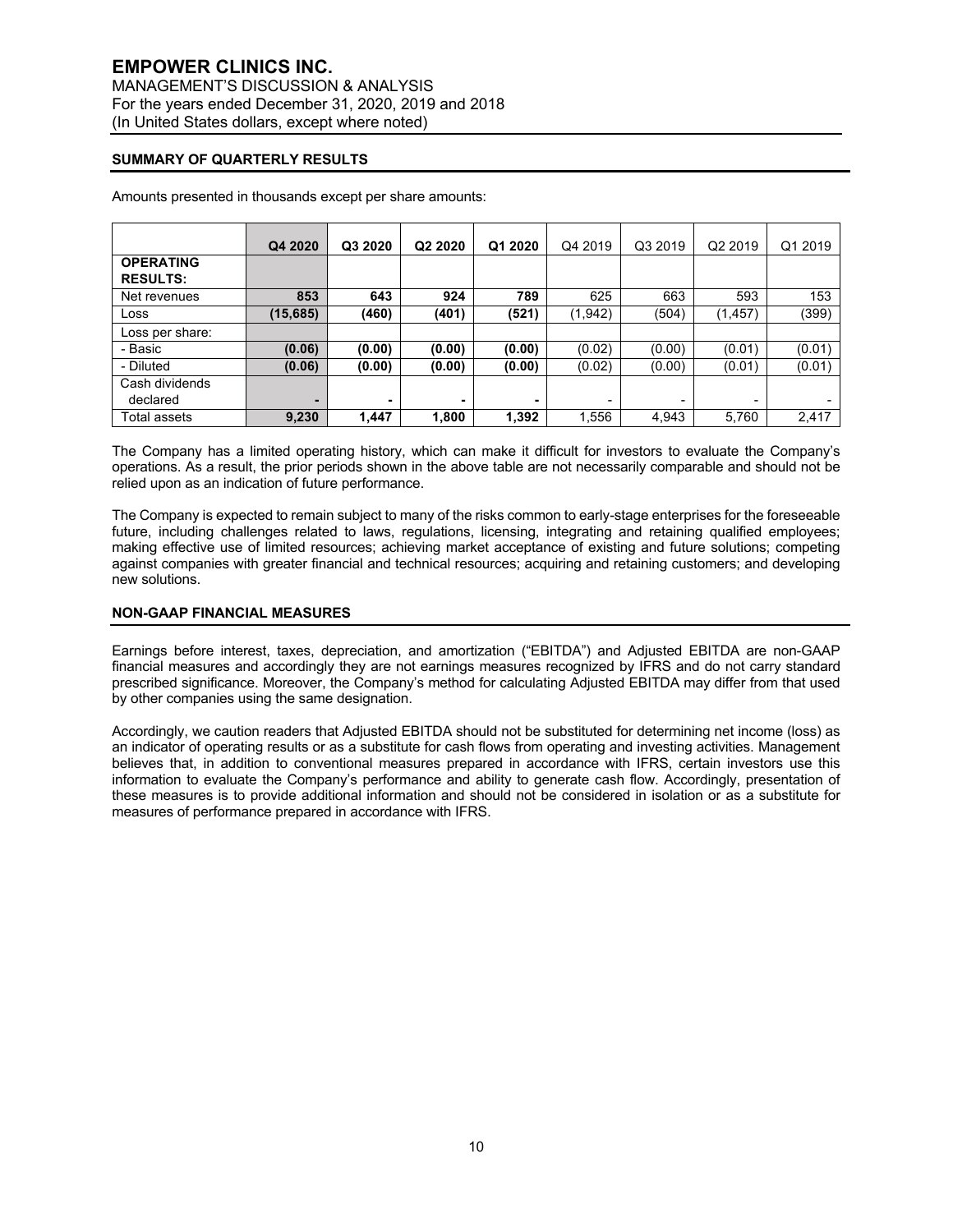MANAGEMENT'S DISCUSSION & ANALYSIS For the years ended December 31, 2020, 2019 and 2018 (In United States dollars, except where noted)

The following table provides a reconciliation of Adjusted EBITDA to the consolidated financial statements:

|                                                                      | Q4                 | Q4                |    | <b>Fiscal</b>  | Fiscal            |    | Fiscal        |
|----------------------------------------------------------------------|--------------------|-------------------|----|----------------|-------------------|----|---------------|
|                                                                      | 2020               | 2019              |    | 2020           | 2019              |    | 2018          |
| Net loss and comprehensive<br>loss for the period<br>Add (subtract): | (15,685,996)<br>\$ | \$<br>(1,942,084) | \$ | (17,066,311)   | \$<br>(4,301,663) | \$ | (4,301,663)   |
| Depreciation and amortization                                        |                    |                   |    |                |                   |    |               |
| expense                                                              | 141,047            | 129.153           |    | 381,492        | 327.059           |    | 123,473       |
| Interest expense                                                     | 73,119             | 111,450           |    | 212,110        | 240.539           |    | 126,375       |
| Accretion expense (recovery)                                         | (33,623)           | (92, 516)         |    | 327,301        | 114,515           |    | 241,521       |
| <b>EBITDA loss</b>                                                   | (15, 505, 453)     | (1,973,828)       |    | (16, 145, 408) | (3,619,550)       |    | (3,810,294)   |
| Impairment of intangible                                             |                    |                   |    |                |                   |    |               |
| assets                                                               | 340,575            | 93.757            |    | 340,575        | 93,757            |    | 64,200        |
| Impairment of goodwill                                               | 117,218            | 2,377,397         |    | 117,218        | 2,377,397         |    |               |
| Share-based payments                                                 | 292,207            | 129,436           |    | 323,799        | 608,944           |    | 892,417       |
| Loss (gain) on fair value                                            |                    |                   |    |                |                   |    |               |
| change of warrant liability                                          | 12,362,335         | (1,392,492)       |    | 11,886,796     | (2,065,781)       |    | (1,598,425)   |
| <b>Adjusted EBITDA loss</b>                                          | \$<br>(2,393,118)  | \$<br>(585,899)   | S  | (3,477,020)    | \$<br>(2,605,233) | S  | (4, 452, 102) |

# **LIQUIDITY AND CAPITAL RESOURCES**

## *Liquidity*

Liquidity risk is the risk that the Company will encounter difficulties in meeting obligations associated with its financial liabilities and other contractual obligations. The Company's strategy for managing liquidity is based on achieving positive cash flows from operations to internally fund operating and capital requirements.

Factors that may affect the Company's liquidity are continuously monitored. These factors include the number of patient visits, average patient spend per visit, number of COVID-19 tests performed, operating costs, capital costs, income tax refunds, foreign currency fluctuations, seasonality, market immaturity and a highly fluid environment related to state and federal law passage and regulations.

In the event that the Company is adversely affected by any of these factors and, as a result, the operating cash flows are not sufficient to meet the Company's working capital requirements there is no guarantee that the Company would be able to raise additional capital on acceptable terms to fund a potential cash shortfall. Consequently, the Company is subject to liquidity risk.

The Company will need to procure additional financing in order to fund its ongoing operation. The Company intends to obtain such financing through equity financing, and there can be no assurance that the Company can raise the required capital it needs to build and expand as expected, nor that the capital markets will fund the business of the Company. Without this additional financing, the Company may be unable to achieve positive cash flow and earnings as quickly as anticipated, these uncertainties cast a significant doubt about the Company's ability to continue as a going concern.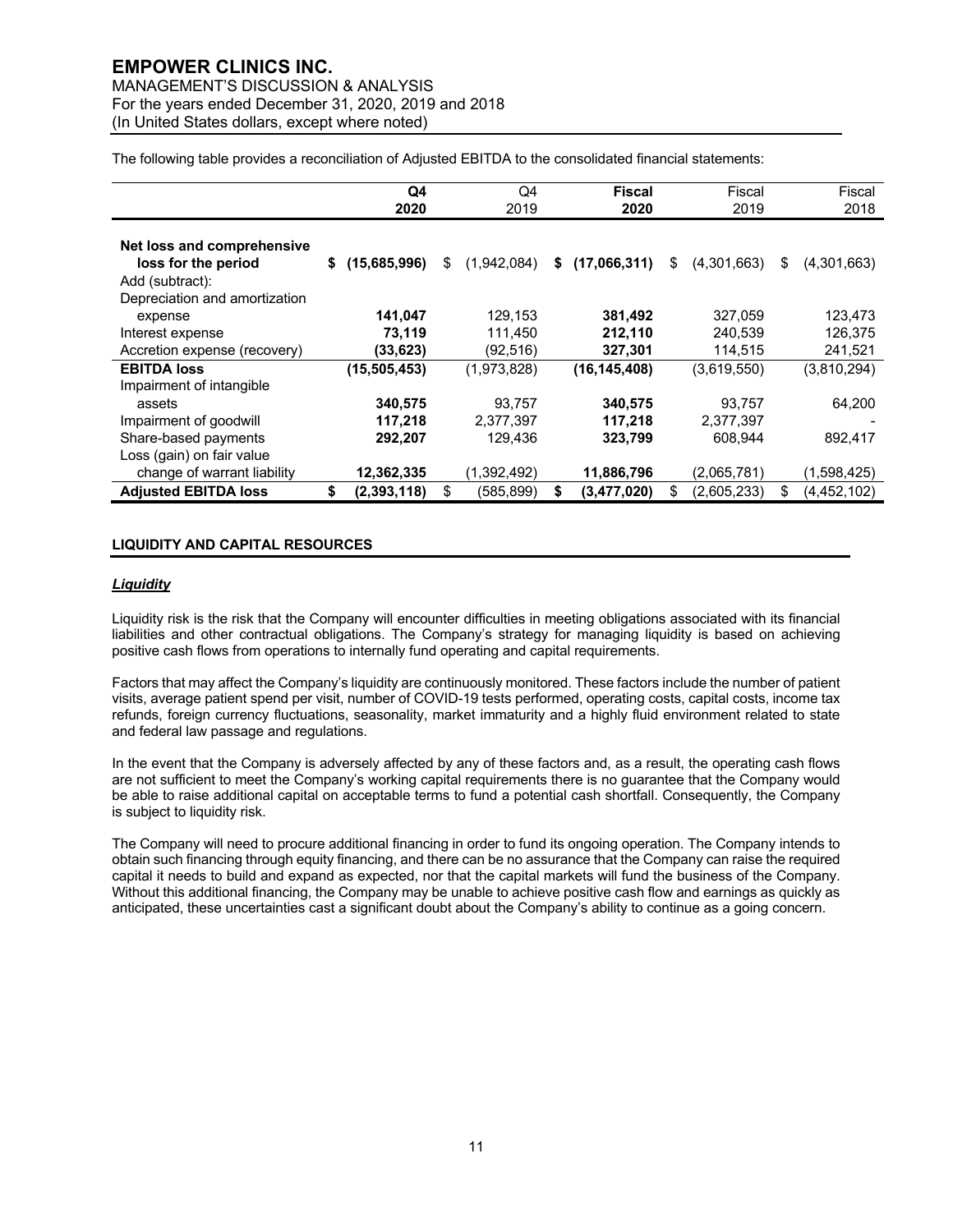MANAGEMENT'S DISCUSSION & ANALYSIS For the years ended December 31, 2020, 2019 and 2018 (In United States dollars, except where noted)

# *Cash Flow*

|                                              | Q4<br>2020          | Q4<br>2019       |    | <b>Fiscal</b><br>2020 | Fiscal<br>2019    |    | Fiscal<br>2018 |
|----------------------------------------------|---------------------|------------------|----|-----------------------|-------------------|----|----------------|
| Net cash used in operating<br>activities     | \$<br>(1, 218, 324) | \$<br>(453, 518) | \$ | (1,749,818)           | \$<br>(2,273,188) | S  | (2,835,710)    |
| Net cash used in investing<br>activities     | (182,548)           | (161, 510)       |    | (309, 994)            | (791, 146)        |    | (100, 227)     |
| Net cash provided by<br>financing activities | 6,178,157           | 615,603          |    | 6,770,483             | 3,085,819         |    | 3,093,604      |
| Increase in cash                             | \$<br>4,777,285     | \$<br>575        | S  | 4,710,671             | \$<br>21,485      | \$ | 157,668        |

## Review of cash flow Q4 2020 compared to Q4 2019:

Cash used in operating activities was \$1,218,324, compared to \$453,518 during Q4 2019. Significant drivers of the increase in cash used relate to additional clinic operating expenses and legal and professional fees partially offset by increased clinic service revenues generated from the acquisition of Kai.

Cash used in investing activities was \$182,548, compared to \$161,510 during Q4 2019 as a result of cash spend on the acquisition of Kai and LP&A as well as intangible assets during Q4 2020, compared to the cash spend related to the acquisition of Sun Valley during Q4 2019.

Cash provided by financing activities was \$6,178,157, compared to \$615,603 during Q4 2019. Cash provided by financing activities during Q4 2020 related to cash proceeds from the issuance of common shares and cash proceeds from the exercise of warrants, partially offset by cash spend on lease payments and repayments of notes payable and loans payable. Cash provided by financing activities during Q4 2019 related to the cash proceeds from the issuance of common shares for cash and from the issuance of notes payable and convertible notes payable.

# Review of cash flow fiscal 2020 compared to fiscal 2019 and fiscal 2018:

Cash used by operating activities was \$1,749,818, compared to \$2,273,188 during fiscal 2019 and \$2,835,710 during fiscal 2018. Significant drivers of the change over the prior year relate to additional operating expenses incurred as a result of the growth of the Company, partially offset by increased revenues generated from COVID-19 testing.

Cash used in investing activities was \$309,994, compared to \$791,146 during fiscal 2019 and \$100,227 during fiscal 2018 as a result of cash spend on the acquisition of Kai and LP&A as well as intangible assets during fiscal 2020, compared to the cash spend related to the acquisition of Sun Valley during fiscal 2019.

Cash provided by financing activities was \$6,770,483 compared to \$3,085,819 during fiscal 2019 and \$3,093,604 during fiscal 2018. Cash provided by financing activities during fiscal 2020 related to cash proceeds from the issuance of common shares and cash proceeds from the exercise of warrants, partially offset by cash spend on lease payments and repayments of notes payable and loans payable, whereas cash provided by financial activities during fiscal 2019 related to cash proceeds from the issuance of common shares, advance of convertible debentures, advance of notes payable and cash acquired in the acquisition of Sun Valley which was partially offset by lease payments and share issue costs. Cash provided by financing activities during fiscal 2018 was primarily related to cash proceeds from the issuance of common shares and advance of convertible debentures.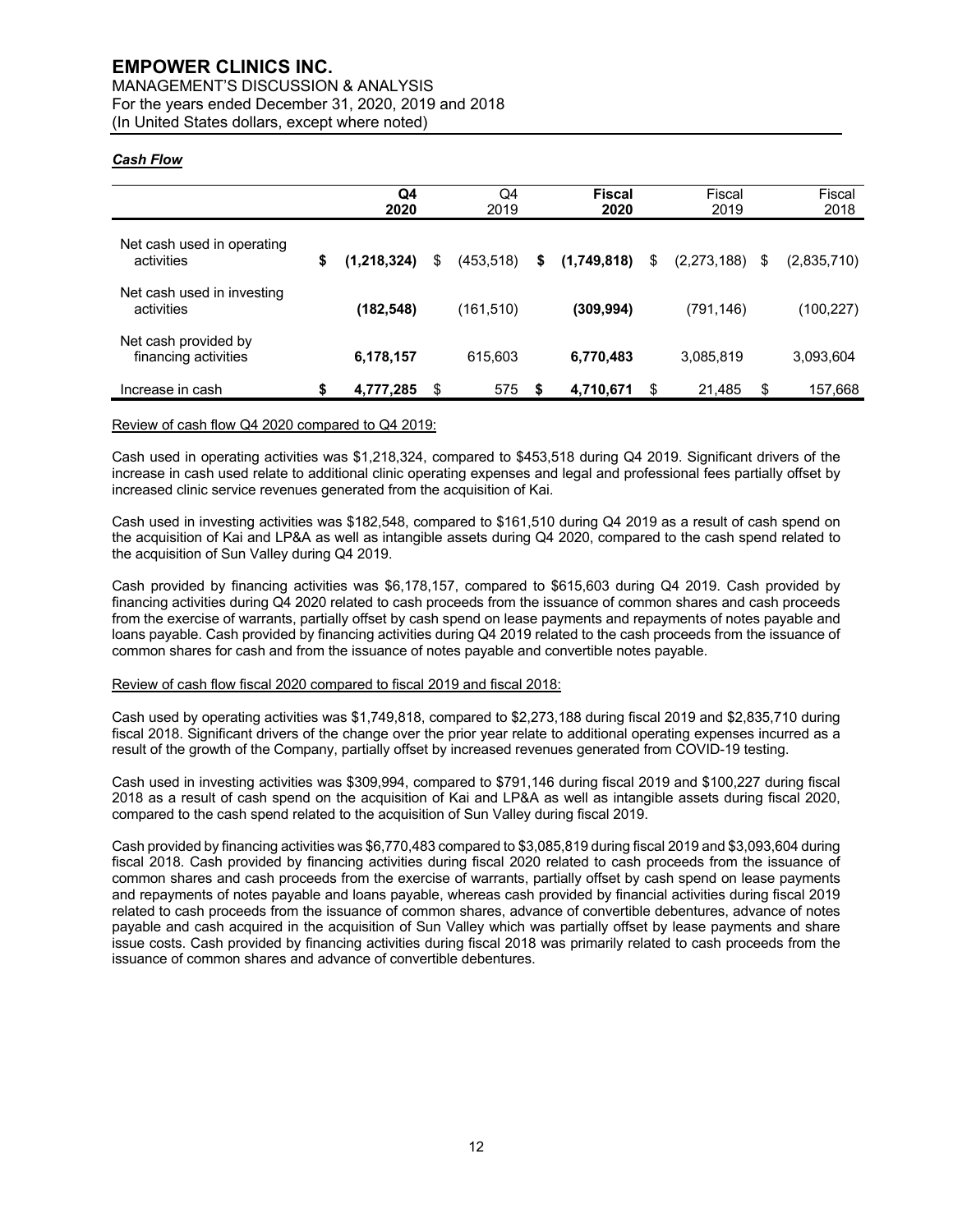MANAGEMENT'S DISCUSSION & ANALYSIS For the years ended December 31, 2020, 2019 and 2018 (In United States dollars, except where noted)

# *Contractual obligations*

| As at December 31, 2020     |   | Total     | Less than<br>1 vear | $1 - 3$<br>vears |      | $4 - 5$<br>vears |      | After<br>5 years |
|-----------------------------|---|-----------|---------------------|------------------|------|------------------|------|------------------|
| Accounts payable and        |   |           |                     |                  |      |                  |      |                  |
| accrued liabilities         | S | 3,442,725 | 3.442.725           | \$               | - \$ | $\sim$           | - \$ |                  |
| Loans payable               |   | 2,581,373 | 1,052,828           | 476.260          |      | 190.056          |      | 862.229          |
| Notes payable               |   | 708.361   | 708.361             |                  |      |                  |      |                  |
| Lease payments on right-of- |   |           |                     |                  |      |                  |      |                  |
| use assets                  |   | 436.995   | 170.743             | 192.728          |      | 55.143           |      | 18.381           |
| Purchase obligations (1)    |   | 112,821   | 112,821             |                  |      |                  |      |                  |
| Total                       |   | 7.282.275 | 5,487,478           | 668,988          |      | 245.199          |      | 880,610          |

*(1) Consideration payable of \$53,914 to vendors of Sun Valley and \$58,907 to the vendors of LP&A*

The board of directors of the Company has overall responsibility for the establishment and oversight of the Company's risk management policies on an annual basis. The Company's board of directors identifies and evaluates the Company's financial risks and is charged with the responsibility of establishing controls and procedures to ensure financial risks are mitigated.

The Company's objectives when managing capital are to pursue and complete the identification and evaluation of assets, properties or businesses with a view to acquisition. The Company does not have any externally imposed capital requirements to which it is subject.

The Company manages the capital structure and makes adjustments to it in light of changes in economic conditions and the risk characteristics of the underlying assets. To maintain or adjust the capital structure, the Company may attempt to issue new common shares or adjust the amount of cash.

The Company's investment policy is to invest excess cash in investment instruments at high credit, quality financial institutions with terms to maturity selected with regards to the expected time of expenditures from continuing operations.

# **OFF-BALANCE SHEET ARRANGEMENTS**

The Company has not entered into any material off-balance sheet arrangements such as guarantee contracts, contingent interests in assets transferred to unconsolidated entities, derivative financial obligations or arrangements with respect to any obligations under a variable interest equity arrangement.

# **RELATED PARTY TRANSACTIONS**

The Company's related parties include key management personnel and any transactions with such parties for goods and/or services that are made on regular commercial terms. During the years ended December 31, 2020, 2019 and 2018, the Company did not enter into any transactions with related parties outside of compensation to key management personnel as disclosed below.

Key management are those personnel having the authority and responsibility for planning, directing, and controlling the Company. Salaries and benefits, bonuses, and termination benefits are included in operating expenses and sharebased payments are recorded as share-based payment expense or share capital.

Key management compensation includes:

|                       | 2020    |    | 2019      | 2018                     |
|-----------------------|---------|----|-----------|--------------------------|
| Salaries and benefits | 341.601 |    | 734.655   | 1.063.748                |
| Share-based payments  | 12,159  |    | 556.040   | 892.417                  |
| Directors fees        | 7.500   |    | 11.250    | $\overline{\phantom{a}}$ |
|                       | 361.260 | ۰D | 1,301,945 | .956.165                 |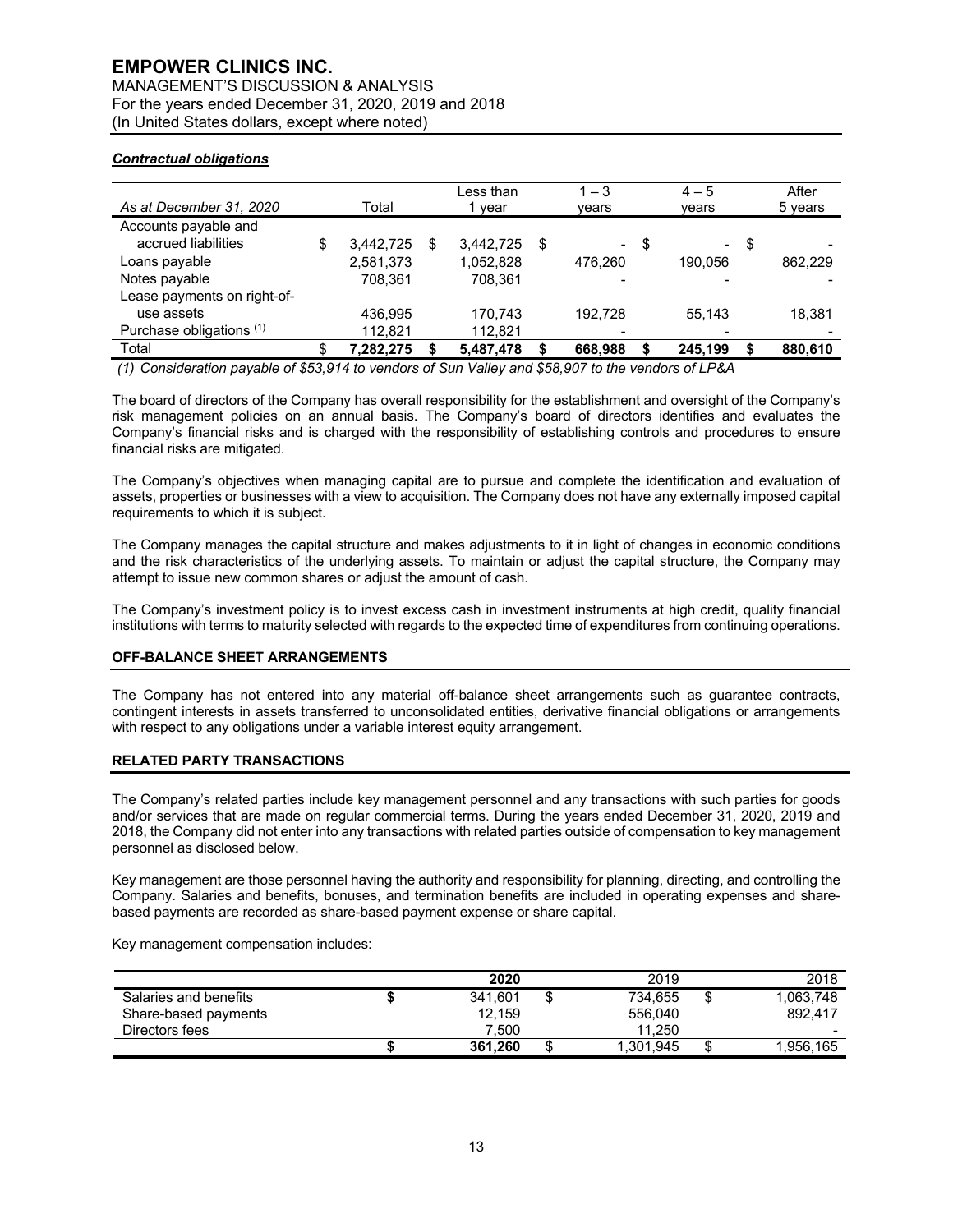Included in salaries and benefits for the year ended December 31, 2020 is \$nil (2019 - \$304,721) related to common shares awarded to the CEO during 2019 which vested during the year ended December 31, 2020. Included in salaries and benefits for fiscal 2018 is share-based compensation of \$477,180 related to common shares awarded to the former CEO

As at December 31, 2020, \$nil (December 31, 2019 - \$28,827) is due to the CEO for advances made on behalf of the Company and \$157,055 (December 31, 2019 - \$133,444) is due to the CEO for salaries and benefits. The amounts are unsecured and due on demand.

As at December 31, 2020, \$53,914 (December 31, 2019 - \$140,000) is due to the Senior Vice Present Development and Director and his spouse for consideration related to the Sun Valley acquisition.

As at December 31, 2020, share subscriptions receivable consists of \$745,531 (C\$980,000) due from the CEO for the exercise of 7,000,000 options at an exercise price of \$0.11 (C\$0.14). Share subscriptions receivable reduces shareholders' equity. The share subscriptions receivable has no specified interest or terms of repayment.

# **INTERNATIONAL FINANCIAL REPORTING STANDARDS**

The consolidated financial statements have been prepared in accordance with IFRS as issued by the IASB, effective as of December 31, 2020. The Company's significant accounting policies are described in note 3 of the Company's consolidated financial statements for the years ended December 31, 2020, 2019 and 2018.

# **CRITICAL ACCOUNTING POLICIES AND ESTIMATES**

The preparation of the Company's consolidated financial statements in conformity with IFRS requires management to make estimates based on assumptions about future events that affect the reported amounts of assets and liabilities and disclosures of contingent assets and liabilities at the date of the financial statements and the reported amounts of revenues and expenses during the reporting period.

The estimates and associated assumptions are based on historical experience and various other factors that are believed to be reasonable under the circumstances, the results of which form the basis of making the judgements about carrying values of assets and liabilities that are not readily apparent from other sources. Actual results could differ from those estimates.

The estimates and underlying assumptions are reviewed on an ongoing basis. Revisions to accounting estimates are recognized prospectively in the period in which the estimate is revised. Management has made the following critical judgements and estimates:

# *Critical judgements in applying accounting policies*

Critical judgements made by management in applying the Company's accounting policies, apart from those involving estimations, that have the most significant effect on the amounts recognized in the Company's consolidated financial statements are as follows:

# Functional currency

The functional currency for each of the Company's subsidiaries is the currency of the primary economic environment in which the respective entity operates; the Company has determined the functional currency of each entity to be the US dollar. Such determination involves certain judgements to identify the primary economic environment. The Company reconsiders the functional currency of its subsidiaries if there is a change in events and/or conditions which determine the primary economic environment.

# Assessment of cash generating units

For impairment assessment and testing, assets are grouped together into the smallest group of assets that generates cash inflows from continuing use that are largely independent of the cash inflows of other assets or cash generating unit ("CGU"). The Company applies judgement in assesses the smallest group of assets that comprise a single CGU. The CGU's were determined to be the Empower Clinics, the Sun Valley Clinics, Kai, and LP&A.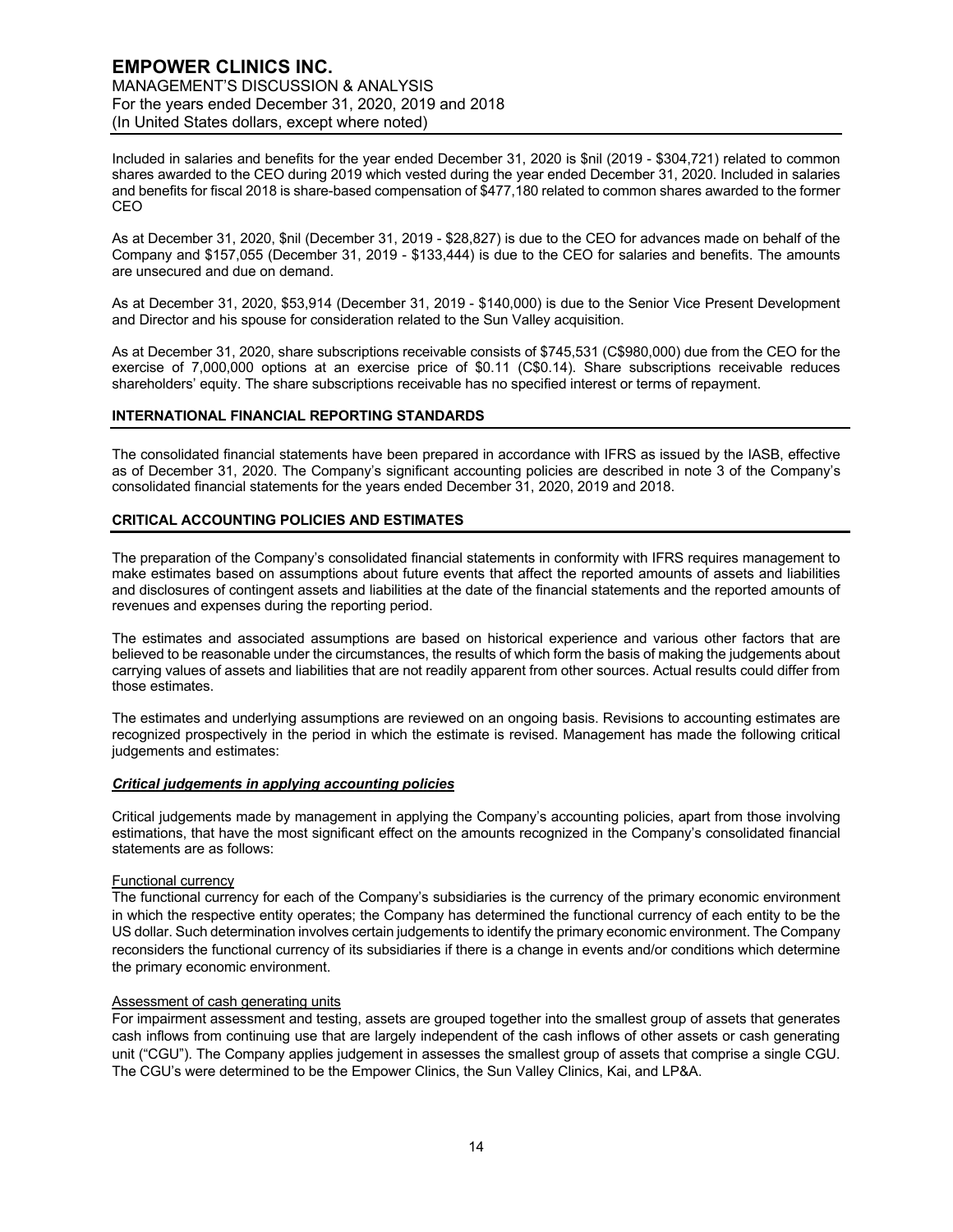# Assessment of useful lives of property and equipment and intangible assets

Management reviews its estimate of the useful life of property and equipment and intangible assets annually and accounts for any changes in estimates prospectively. The Company applied judgment in determining the useful lives of trademarks and patient records with less than an indefinite life. In addition, the Company applied judgment in determining the useful lives of the right of use assets and leasehold improvements for purposes of assessing the shorter of the useful life or lease term.

# Assessment of indicators of impairment

At the end of each reporting period, the Company assesses whether there are any indicators, from external and internal sources of information, that an asset or CGU may be impaired, thereby requiring adjustment to the carrying value.

# Revenue recognition

# *a. Determination of performance obligations*

The Company applied judgement to determine if a good or service that is promised to a customer is distinct based on whether the customer can benefit from the good or service on its own or together with other readily available resources and whether the good or service is separately identifiable. Based on these criteria, the Company determined the primary performance obligation relating to its sales contracts is the delivery of the medical services or sale of product, each representing a single performance obligation with consideration allocated accordingly.

# *b. Transfer of control*

Judgement is required to determine when transfer of control occurs relating to the medical services to its customers. Management based its assessment on a number of indicators of control, which include, but are not limited to whether the Company has present right of payment, whether delivery of medical services has occurred and whether the physical possession of the goods, significant risks and rewards and legal title have been transferred to the customer.

# Expected credit losses

In calculating the expected credit loss on financial instruments, management is required to make a number of judgments including the probability of possible outcomes with regards to credit losses, the discount rate to use for time value of money and whether the financial instrument's credit risk has increased significantly since initial recognition.

# Business combinations

Judgment is used in determining whether an acquisition is a business combination or an asset acquisition.

In a business combination, all identifiable assets, liabilities and contingent liabilities acquired are recorded at their fair values, including the total consideration paid by the Company. One of the most significant estimates relates to the determination of the fair value of these assets and liabilities including assessing the fair value of any favourable or unfavorable lease terms. For any intangible asset identified or form of consideration paid by the Company, depending on the type of intangible asset or consideration paid and the complexity of determining its fair value, an independent valuation expert or management may develop the fair value, using appropriate valuation techniques, which are generally based on a forecast of the total expected future net cash flows. The evaluations are linked closely to the assumptions made by management regarding the future performance of the assets concerned and any changes in the discount rate applied.

Additionally, as part of a business combination, all forms of consideration paid (on the date of acquisition or contingent upon achieving certain milestones) are recorded at their fair values, which is a significant estimate. For any form of consideration paid by the Company, depending on the type of consideration paid and the complexity of determining its fair value, an independent valuation expert or management may develop the fair value, using appropriate valuation techniques, which are generally based on a forecast of the total expected future net cash flows. The evaluations are linked closely to the assumptions made by management regarding the future performance of the asset concerned and any changes in the discount rate applied

# *Key sources of estimation uncertainty*

Significant assumptions about the future and other major sources of estimation uncertainty at the end of the reporting period that may result in a material adjustment to the carrying amounts of the Company's assets and liabilities are as follows: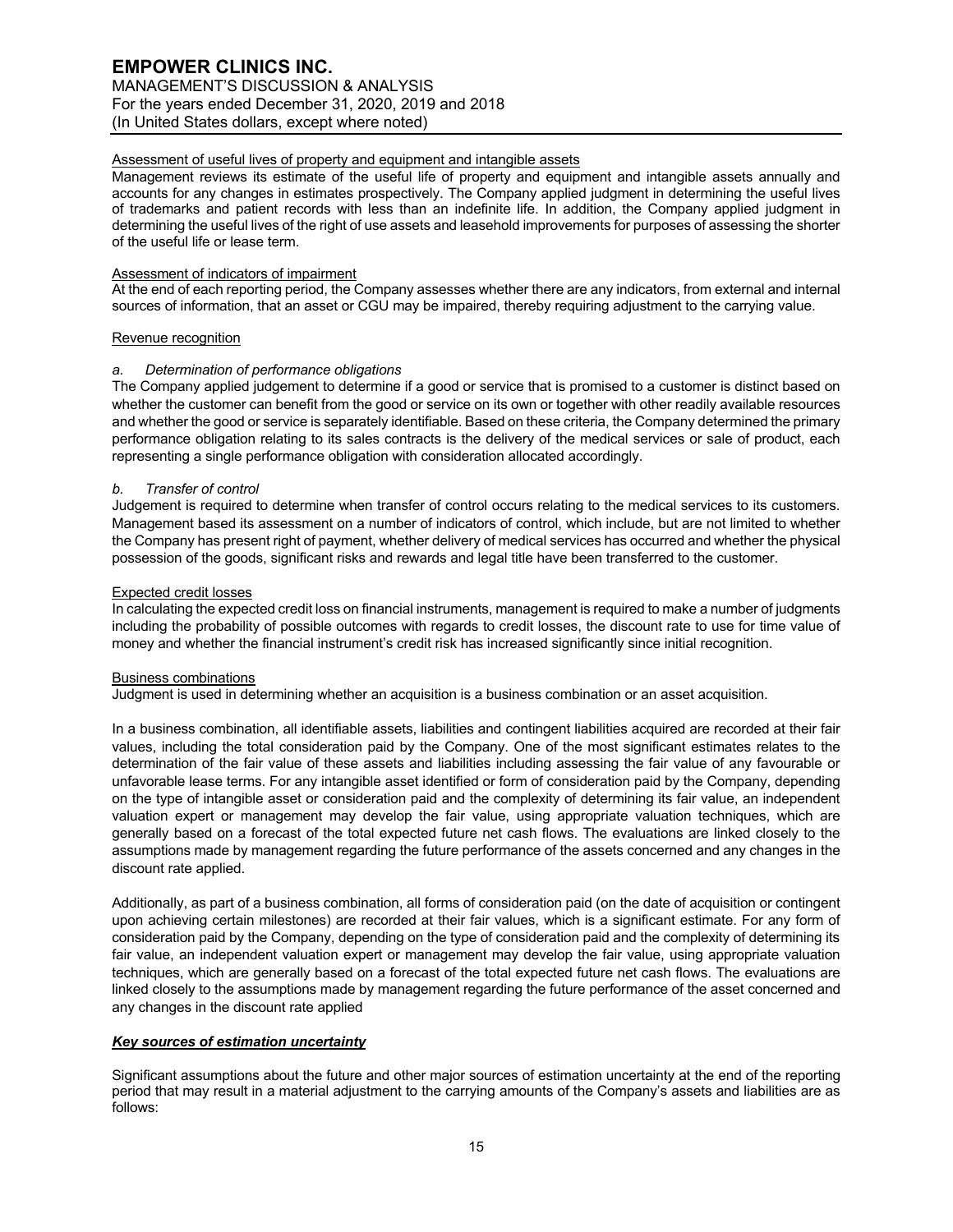# Current and deferred taxes

The Company's provision for income taxes is estimated based on the expected annual effective tax rates (and tax laws) that have been enacted or substantively enacted by the end of the reporting period. The current and deferred components of income taxes are estimated based on forecasted movements in temporary differences.

Changes to the expected annual effective tax rate and differences between the actual and expected effective tax rate and between actual and forecasted movements in temporary differences will result in adjustments to the Company's provision for income taxes in the period changes are made and/or differences are identified.

In assessing the probability of realizing income tax assets recognized, management makes estimates related to expectations of future taxable income, applicable tax planning opportunities, expected timing of reversals of existing temporary differences and the likelihood that tax positions taken will be sustained upon examination by applicable tax authorities. In making its assessments, management gives additional weight to positive and negative evidence that can be objectively verified. Estimates of future taxable income are based on forecasted cash flows from operations and the application of existing tax laws in each jurisdiction. Forecasted cash flows from operations are based on patient visits, which are internally developed and reviewed by management.

Weight is attached to tax planning opportunities that are within the Company's control and are feasible and implementable without significant obstacles.

The likelihood that tax positions taken will be sustained upon examination by applicable tax authorities is assessed based on individual facts and circumstances of the relevant tax position evaluated in light of all available evidence.

# Equity-settled share-based payments

Share-based payments are measured at fair value. Options and warrants are measured using the Black-Scholes option pricing model based on estimated fair values of all share-based awards at the date of grant and are expensed to the consolidated statement of loss and comprehensive loss over each award's vesting period. The Black-Scholes option pricing model utilizes subjective assumptions such as expected price volatility and expected life of the option. Changes in these input assumptions can significantly affect the fair value estimate.

## Warrant liability and conversion feature

Warrant liability and conversion feature are measured at fair value using the Black-Scholes option pricing model based on estimated fair values at the date of grant and revalued at period end to the consolidated statement of loss and comprehensive loss over the life of the instruments. The Black-Scholes option pricing model utilizes subjective assumptions such as expected price volatility and expected life of the option. Changes in these input assumptions can significantly affect the fair value estimate.

# **Contingencies**

Due to the nature of the Company's operations, various legal and tax matters can arise from time to time. In the event that management's estimate of the future resolution of these matters' changes, the Company will recognize the effects of the changes in its consolidated financial statements for the period in which such changes occur.

## Leases

# *a. Identifying whether a contract includes a lease*

IFRS 16 applies a control model to the identification of leases, distinguishing between a lease and a service contract on the basis of whether the customer controls the asset. The Company had to apply judgment on certain factors, including whether the supplier has substantive substitution rights, does the Company obtain substantially all of the economic benefits and who has the right to direct the use of that asset.

### *b. Incremental borrowing rate*

When the Company recognizes a lease, the future lease payments are discounted using the Company's incremental borrowing rate. This significant estimate impacts the carrying amount of the lease liabilities and the interest expense recorded on the consolidated statement of loss and comprehensive loss.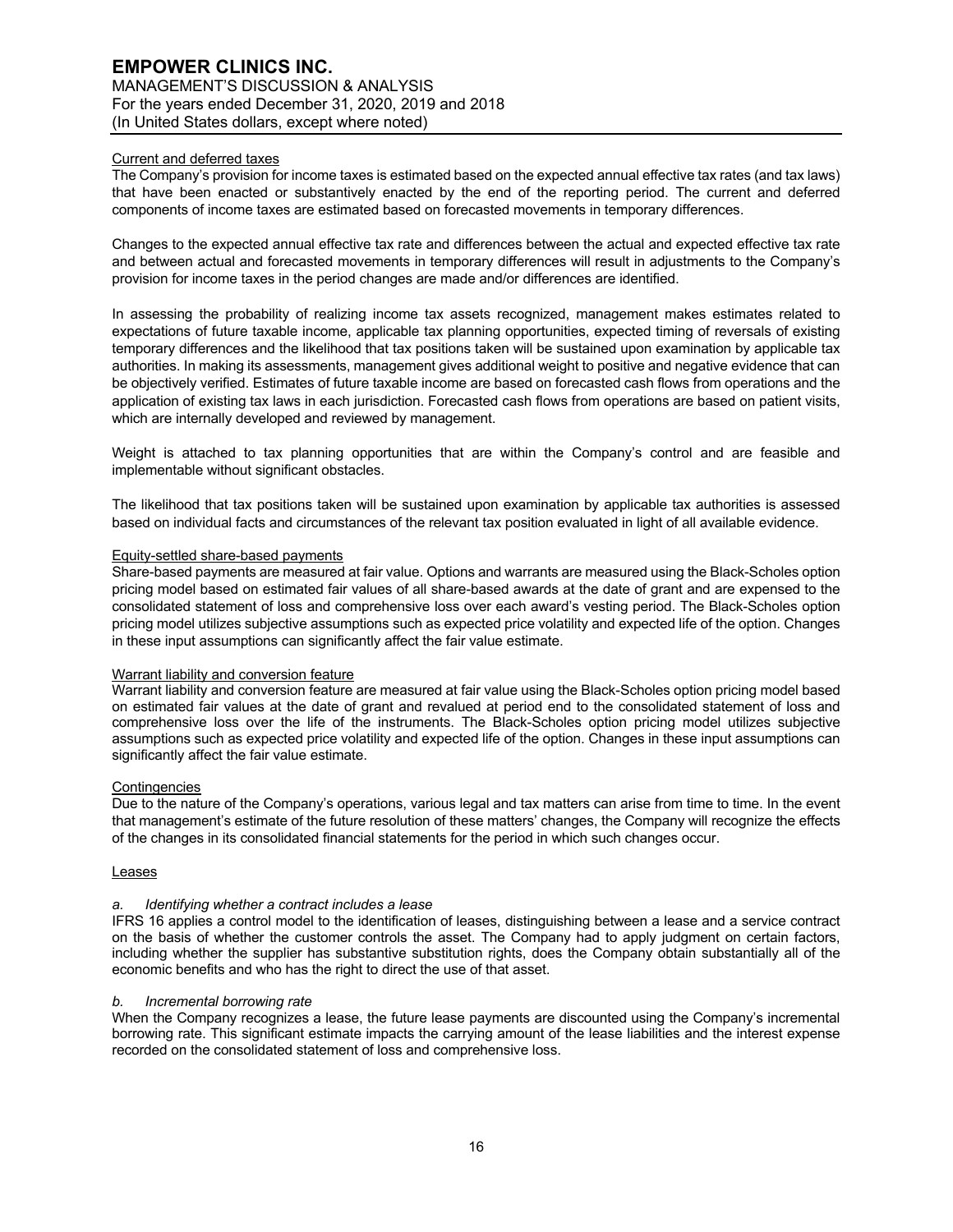## *c. Estimate of lease term*

When the Company recognizes a lease, it assesses the lease term based on the conditions of the lease and determines whether it will extend the lease at the end of the lease contract or exercise an early termination option. As it is not reasonably certain that the extension or early termination options will be exercised, the Company determined that the term of its leases are the lesser of original lease term or the life of the leased asset. This significant estimate could affect future results if the Company extends the lease or exercises an early termination option.

# **CHANGES IN ACCOUNTING STANDARDS**

The accounting policies applied in the preparation of the Company's annual consolidated financial statements for the years ended December 31, 2020, 2019 and 2018, are consistent with those applied and disclosed in note 3 to the Company's annual consolidated financial statements with exception of the following:

*Amendments to IAS 1 – Presentation of financial statements ("IAS 1") and IAS 8 – Accounting policies, changes in accounting estimates and errors ("IAS 8").*

The amendments are intended to make the definition of material in IAS 1 easier to understand and are not intended to alter the underlying concept of materiality in IFRS Standards. The concept of 'obscuring' material information with immaterial information has been included as part of the new definition.

The threshold for materiality influencing users have been changed from 'could influence' to 'could reasonably be expected to influence'.

The definition of material in IAS 8 has been replaced by a reference to the definition of material in IAS 1. In addition, the IASB amended other Standards and the Conceptual Framework that contain a definition of material or refer to the term 'material' to ensure consistency.

The Company adopted the amendments to IAS 1 effective January 1, 2020, which did not have a material impact on the Company's financial statements.

# **OUTSTANDING SHARE DATA**

The authorized capital of the Company consists of an unlimited number of common shares without par value. The Company had the following securities outstanding as at the date of this MD&A:

| <b>Number Outstanding</b> |
|---------------------------|
| 333.402.526               |
| 6.494.459                 |
| 12.809.905                |
|                           |

## **RISKS AND UNCERTAINTIES**

**COVID-19.** There is a global outbreak of COVID-19 (coronavirus), which has had a significant impact on businesses through the restrictions put in place by the United States, state and municipal governments regarding travel, business operations and isolation/quarantine orders. At this time, it is unknown the extent of the impact the COVID-19 outbreak may have on the Company as this will depend on future developments that are highly uncertain and that cannot be predicted with confidence. These uncertainties arise from the inability to predict the ultimate geographic spread of the disease, and the duration of the outbreak, including the duration of travel restrictions, business closures or disruptions, and quarantine/isolation measures that are currently, or may be put, in place by the United States and other countries to fight the virus.

**Regulatory Risks.** The Company operates in a new industry which is highly regulated and is evolving rapidly. Sometimes new risks emerge and management may not be able to predict all of them, or be able to predict how they may cause actual results to be different from those contained in any forward- looking statements. Failure to comply with the requirements of the State licensing agencies within which the Company operates would have a material adverse impact on the business, financial condition and operating results of the Company.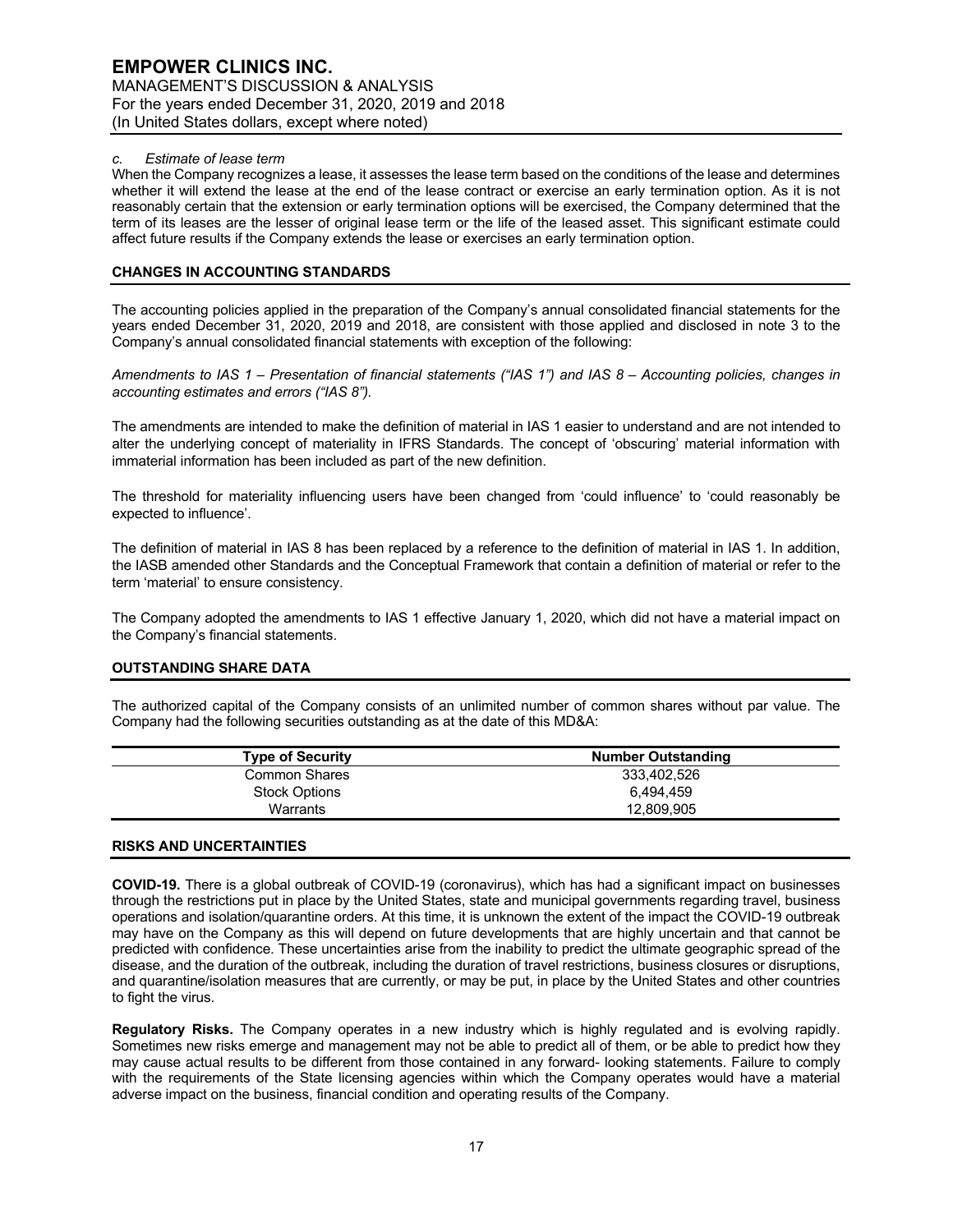The Company will incur ongoing costs and obligations related to regulatory compliance. Failure to comply with regulations may result in additional costs for corrective measures, penalties or in restrictions of our operations.

In addition, changes in regulations, more vigorous enforcement thereof or other unanticipated events could require extensive changes to the Company's operations, increased compliance costs or give rise to material liabilities, which could have a material adverse effect on the business, results of operations and financial condition of the Company.

The industry is subject to extensive controls and regulations, which may significantly affect the financial condition of market participants. The marketability of any product may be affected by numerous factors that are beyond the Company's control and which cannot be predicted, such as changes to government regulations, including those relating to taxes and other government levies which may be imposed. Changes in government levies, including taxes, could reduce the Company's earnings and could make future capital investments or the Company's operations uneconomic. The industry is also subject to numerous legal challenges, which may significantly affect the financial condition of market participants and which cannot be reliably predicted.

**Change in Laws, Regulations and Guidelines.** The Company operates in an industry that is not recognized as a legal industry by the US Federal government. The Company's operations are subject to a variety of laws, regulations and guidelines relating to the manufacture, management, transportation, storage and disposal of medical cannabis and also including laws and regulations relating to health and safety, privacy and the conduct of operations While to the knowledge of the Company's management, the Company is currently in compliance with all such laws, changes to such laws, regulations and guidelines due to matters beyond the control of the Company may cause adverse effects to the Company's operations and the financial condition of the Company.

The industry is subject to extensive controls and regulations, which may significantly affect the financial condition of market participants. The marketability of any product may be affected by numerous factors that are beyond the Company's control and which cannot be predicted, such as changes to government regulations, including those relating to taxes and other government levies which may be imposed. Changes in government levies, including taxes, could reduce the Company's earnings and could make future capital investments or the Company's operations uneconomic.

**Market Risks.** The Company's securities will trade on public markets and the trading value thereof is determined by the evaluations, perceptions and sentiments of both individual investors and the investment community taken as a whole. Such evaluations, perceptions and sentiments are subject to change, both in short term time horizons and longterm time horizons. An adverse change in investor evaluations, perceptions and sentiments could have a material adverse outcome on the Company and its securities.

**Financing Risks.** The Company will be dependent on raising capital through a combination of debt and/or equity offerings. There can be no assurance that the capital markets will remain favorable in the future, and/or that the Company will be able to raise the financing needed to continue its business at favorable terms, or at all. Restrictions on the Company's ability to finance could have a material adverse outcome on the Company and its securities.

**Share Price Volatility and Price Fluctuations.** In recent years, the securities markets in Canada have experienced a high level of price and volume volatility, and the market prices of securities of many corporations have experienced wide fluctuations which have not necessarily been related to the operating performance, underlying asset values or prospects of such companies. Such volatility has been particularly evident with regards to the share price of medical cannabis companies, which are public issuers in Canada.

**Key Personnel Risks.** The Company's efforts are dependent to a large degree on the skills and experience of certain of its key personnel, including the board of directors. The Company does not maintain "key man" insurance policies on these individuals. Should the availability of these persons' skills and experience be in any way reduced or curtailed, this could have a material adverse outcome on the Company and its securities.

**Competition.** There is potential that the Company will face intense competition from other companies, some of which can be expected to have more financial resources, industry, manufacturing and marketing experience than the Company. Additionally, there is potential that the industry will undergo consolidation, creating larger companies that may have increased geographic scope and other economies of scale. Increased competition by larger, better-financed competitors with geographic or other structural advantages could materially and adversely affect the business, financial condition and results of operations of the Company. To remain competitive, the Company will require a continued level of investment in research and development, marketing, sales and client support. The Company may not have sufficient resources to maintain research and development, marketing, sales and client support efforts on a competitive basis which could materially and adversely affect the business, financial condition and results of operations of the Company.